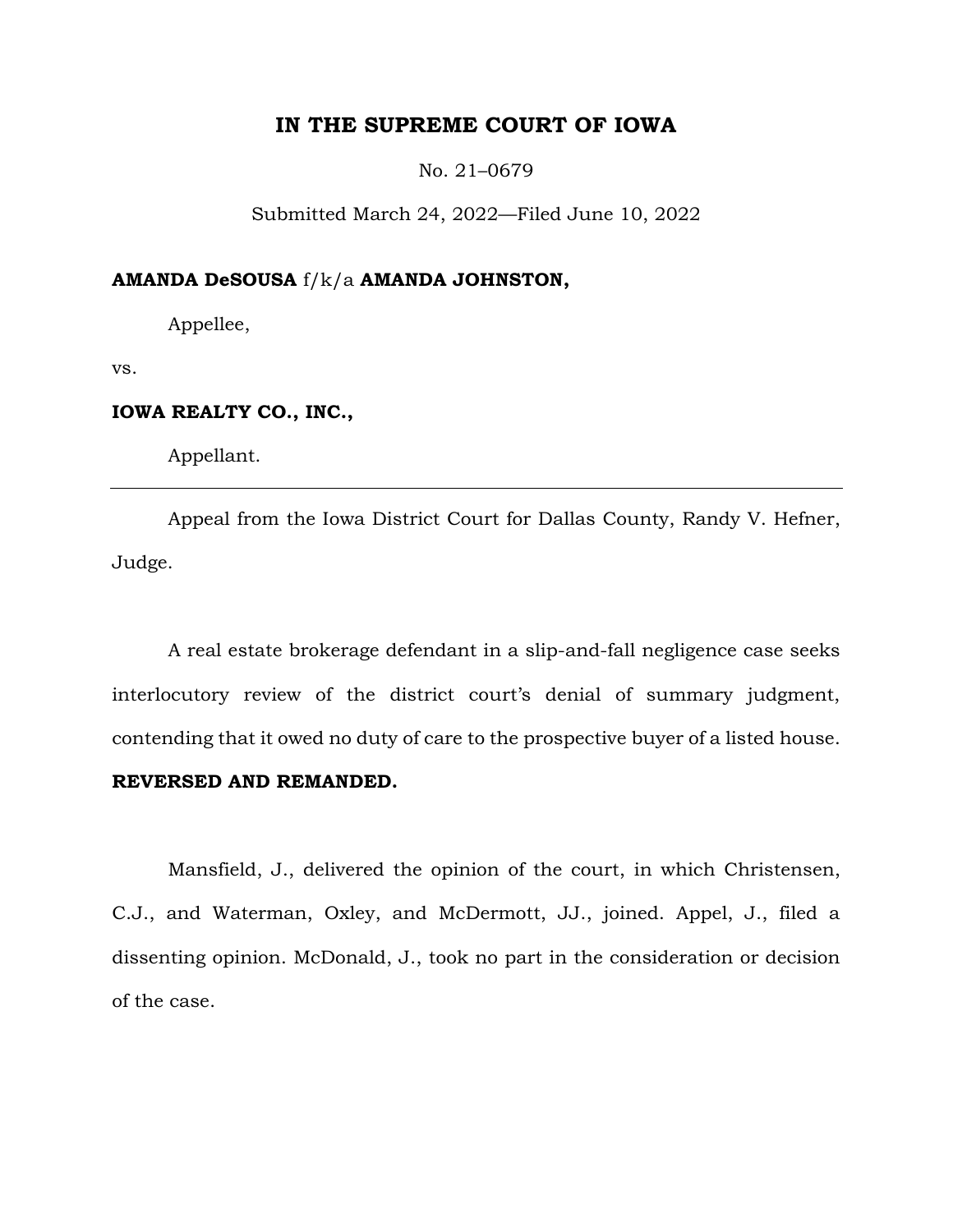Haley Y. Hermanson (argued) and Frank Harty of Nyemaster Goode, P.C., Des Moines, for appellant.

Jordan T. Glaser (argued) of Peters Law Firm, P.C., Council Bluffs, for appellee.

Jodie C. McDougal and Sarah E. Friedricks (until withdrawal) of Dentons Davis Brown, PC, Des Moines, for amici curiae, the National Association of Realtors & the Iowa Association of Realtors.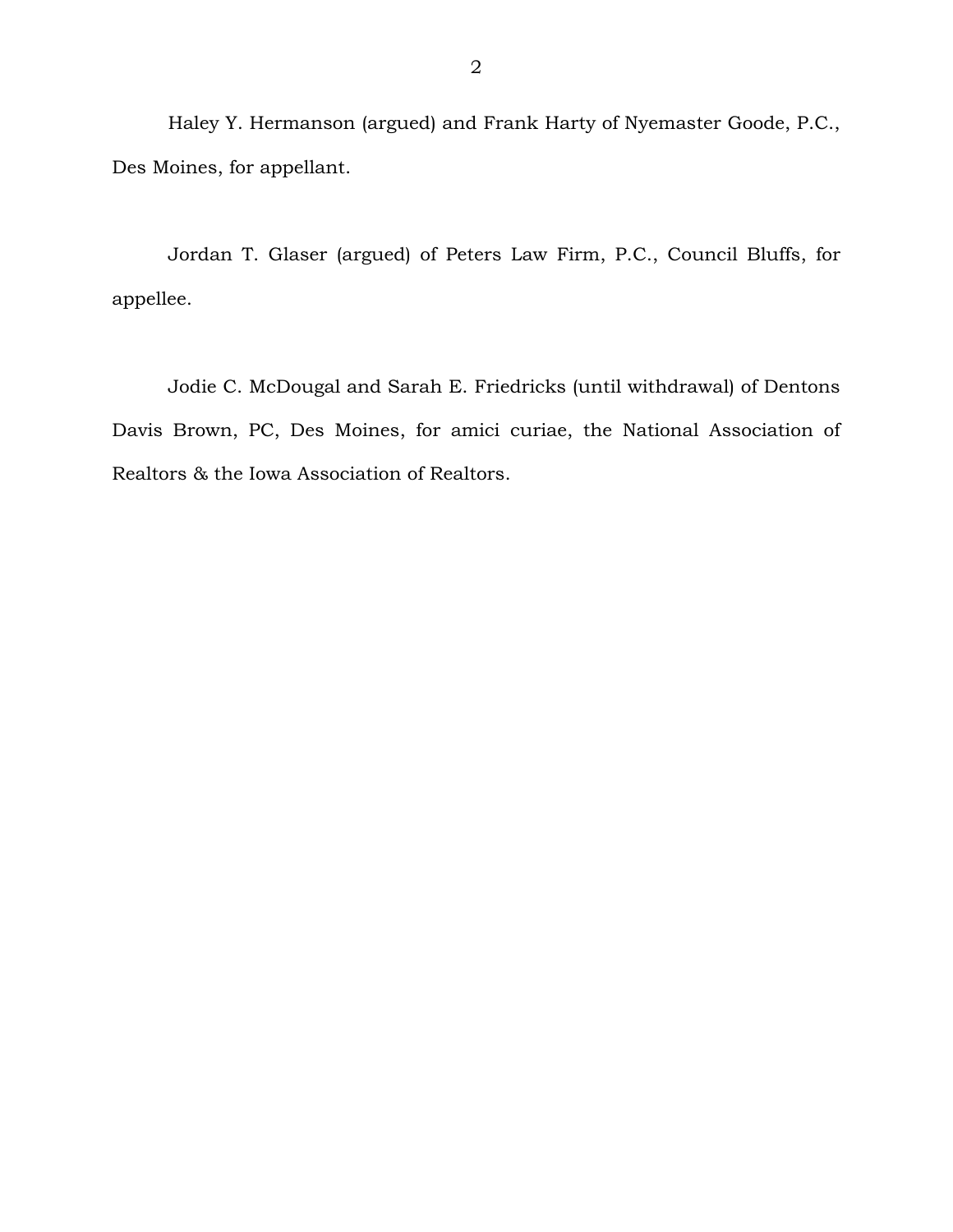#### **MANSFIELD, Justice.**

#### **I. Introduction.**

Possession may not be nine-tenths of the law, but it is an important concept in the law of premises liability. Under the Restatement (Third) of Torts, possessors of land owe a duty of reasonable care to entrants on that land. A possessor is defined as one who occupies and controls land, or one who is entitled to immediately occupy and control land. We have to decide today whether a listing agent who is not present meets the definition of a possessor based merely on the fact that the listing agent has to give permission to prospective buyers and their agents to view the property. We conclude that this gatekeeping function is not by itself enough to make a listing agent a possessor.

Here, the plaintiff slipped and fell when she was on the icy driveway of a home she was considering buying. Neither the owners nor anyone from the listing agency for the then-vacant home were present at the time. The plaintiff sued both the owners and the listing agency. The district court denied the agency's motion for summary judgment, reasoning that the agency—not the owners—had notice that a buyer would be viewing the home that morning. The agency applied for an interlocutory appeal, and we granted the application.

On our review, we conclude that the listing agency does not owe a duty to a prospective buyer to assure the safety of the listed property when the agency is not present and showing the property. In those circumstances, the owners, rather than the agency, retain possession. Therefore, we reverse the district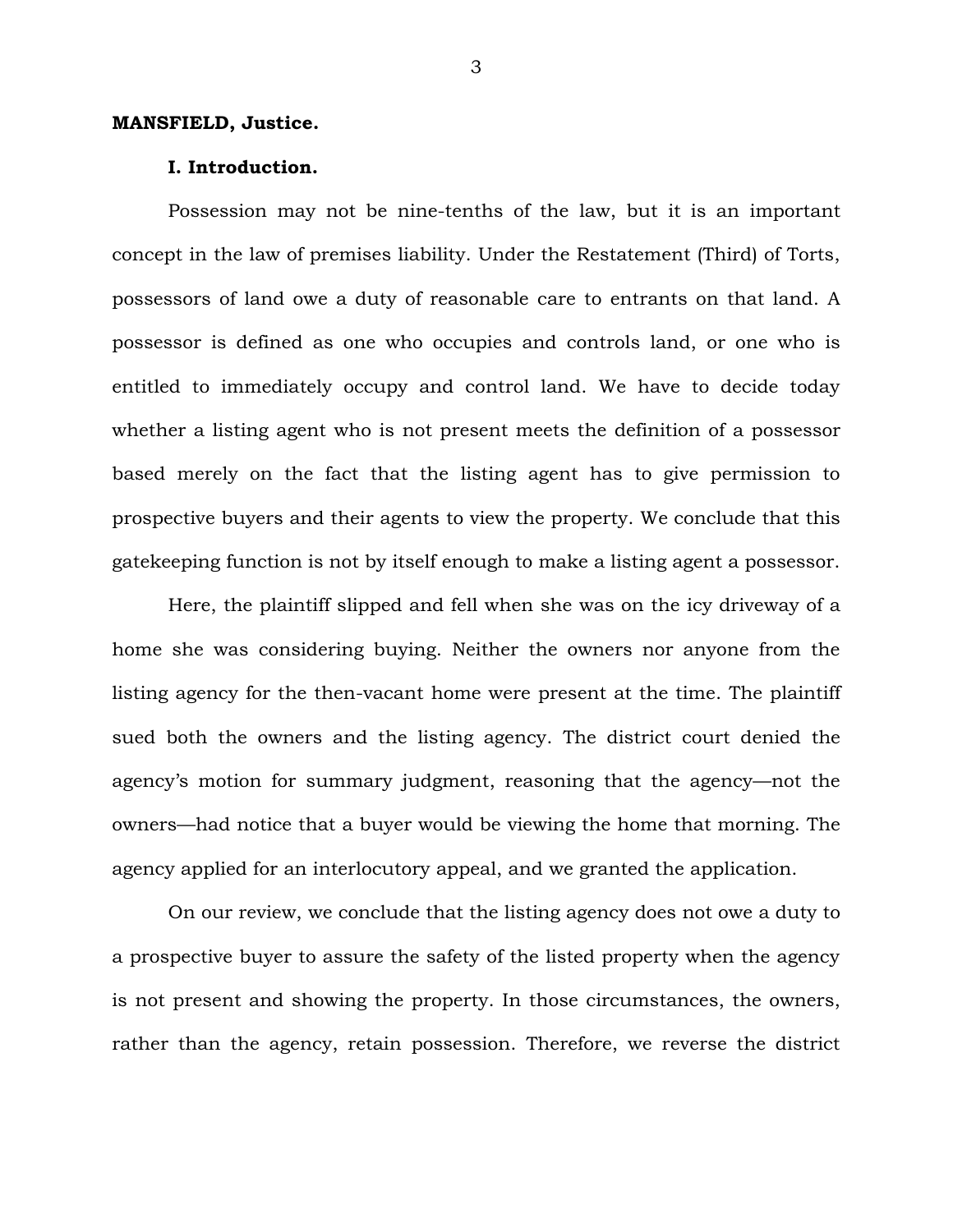court's denial of summary judgment and remand for entry of summary judgment in favor of the listing agent.

#### **II. Background Facts and Proceedings.**

In late 2017, Matthew and Melissa Fynaardt moved from their home in Waukee to a new house about seven miles away in Urbandale. They rented out their Waukee home for a short time. The house then became vacant and the Fynaardts put it on the market to sell. They hired Joel Goetsch, a real estate agent with Iowa Realty Company, Inc., to list the home and assist them with the selling process.

Amanda DeSousa was looking to buy a home. On the evening of December 27, 2018, she contacted her agent—who was not affiliated with Iowa Realty—to ask about viewing the Fynaardts' home the following morning. DeSousa needed the appointment to be in the morning because she planned to leave town that afternoon to visit her mother in Omaha. Her agent contacted Goetsch and scheduled a viewing for 9:30 a.m. as requested.

Overnight, a winter storm rolled through central Iowa leaving one inch of snow and icy roads. DeSousa texted her mother about the weather before visiting the Fynaardt home. She told her that she wouldn't leave for Omaha as early as planned because of icy roads and a winter weather advisory that was in effect until noon that day. But DeSousa kept her appointment to visit the Fynaardt home.

When DeSousa arrived, her agent was already there, having parked her vehicle in the driveway. Goetsch was not present. DeSousa's significant other

4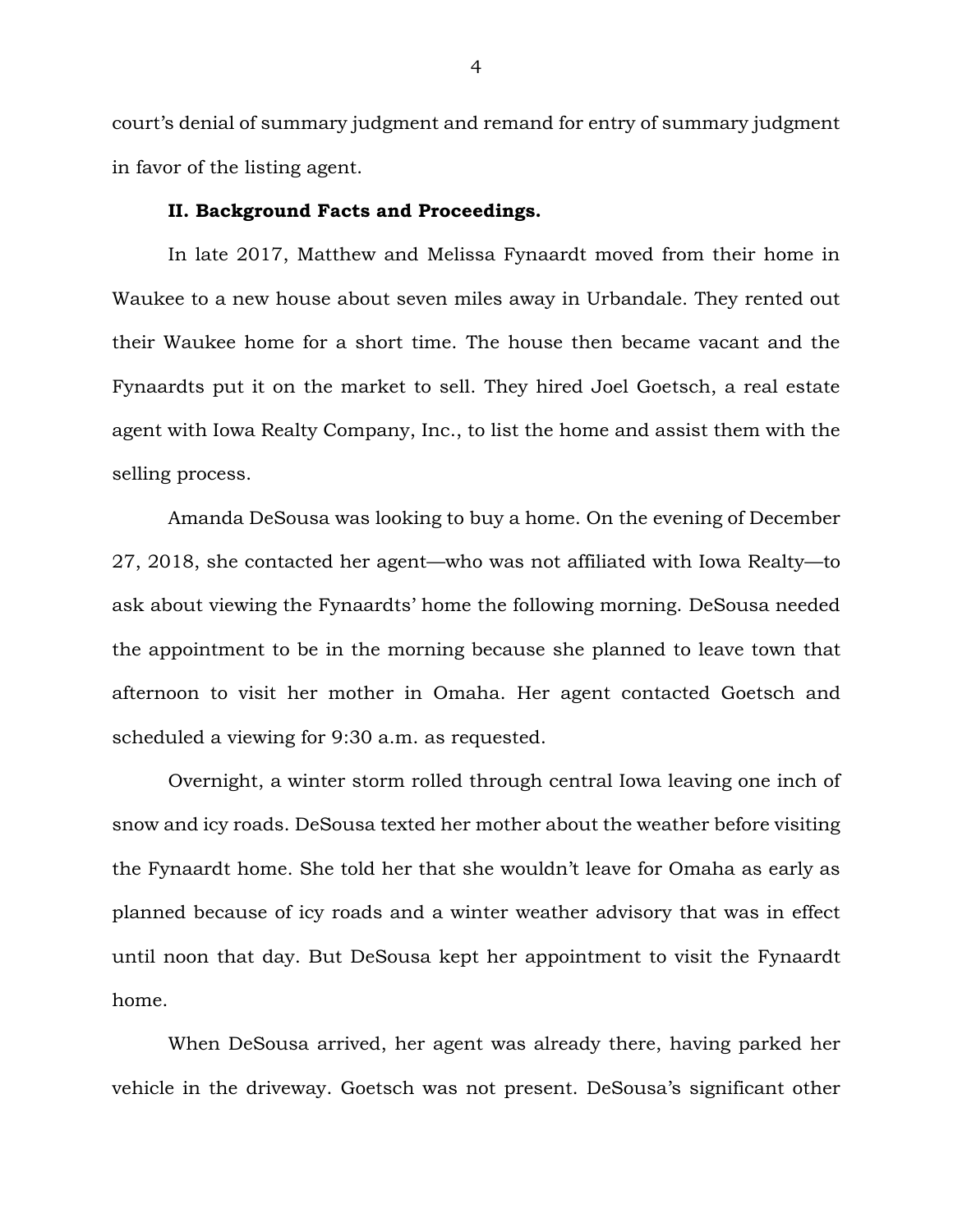parked their pickup truck in the driveway. DeSousa grabbed her coffee and got out of the truck. When she stepped forward on the driveway she slipped on ice and sustained injuries from the resulting fall.

On July 1, 2020, DeSousa filed a petition in the Dallas County District Court seeking damages. An amended petition filed sixteen days later named both the Fynaardts and Iowa Realty as defendants. As amended, the petition alleged that the defendants were negligent because they failed to provide adequate warning about the icy driveway and failed to remedy a hazardous condition that they had created.

Iowa Realty moved for summary judgment on January 4, 2021, arguing that it owed no duty to DeSousa because it did not own or possess the property, it had not invited DeSousa to the property, and none of Iowa Realty's agents were present when the slip-and-fall occurred. Iowa Realty also argued that the danger in question had been open and obvious. DeSousa resisted, contending that "there [wa]s a genuine issue of material fact as to whether Iowa Realty exercised any control over the property after they were contracted to sell the house."

A hearing on the summary judgment motion was held by video conference on February 9. Two days later, the court issued an order deferring ruling on the motion. Instead, it directed the parties to submit supplemental briefs on how *Thompson v. Kaczinski* and its progeny applied to the facts of the case. 774 N.W.2d 829 (Iowa 2009).

At this point, the parties took the deposition of Matthew Fynaardt. Matthew testified that he did not know when a potential buyer would visit the

5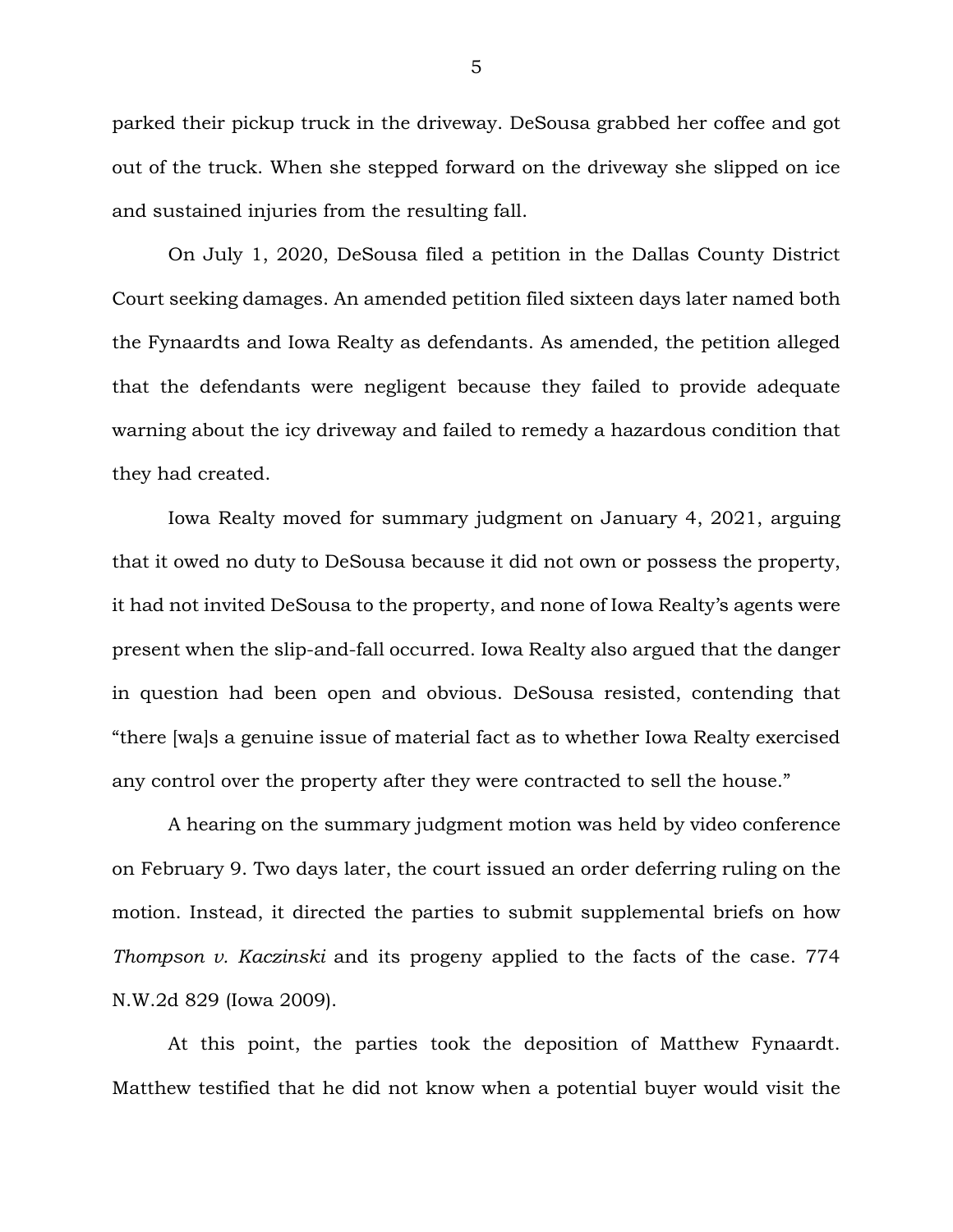Waukee house; Goetsch handled all of the scheduling. According to Matthew, if Goetsch was showing the home to a potential buyer, Goetsch would prepare the home to "make sure it was ready for whoever was to come." He further explained, "If anything needed to be upkept . . . , whether it's snowing out and shoes were walking in the house, he would clean up the floors, to if the driveway needed to be scooped or just the walkway or path to the house, that he would take care of that for us." But if the potential buyer's agent was the one showing the home, Matthew understood that it was his own responsibility to clear off any snow and ice after a winter storm had passed. <sup>1</sup> Matthew further testified that he had ownership and control of the property. Matthew acknowledged that Goetsch did not have the right to make personal use of the property, make changes to the property, or be on the property without Matthew's approval. On March 5, the parties filed their supplemental briefs and provided a transcript of Matthew's deposition.

On April 17, the district court entered a ruling denying Iowa Realty's motion for summary judgment. It reasoned as follows:

The property where this incident occurred was owned by the Fynaardt[s], but they were not occupying this residence on the day Plaintiff allegedly sustained her injuries. A reasonable juror could find that the Fynaardt[s] were unaware that the property was being shown to prospective buyers on that day, that Iowa Realty knew or should have known that the exterior walkways or driveway were slick, and that Iowa Realty should have exercised reasonable care to

 $\overline{a}$ 

<sup>1</sup>Here was Matthew's specific testimony:

Q. So in a situation where Mr. Goetsch was not going to be the one showing the house to someone, what was your understanding about who would take care of any snow or ice that might exist on the premises?

A. That once a storm had passed I would be over there to clear it off.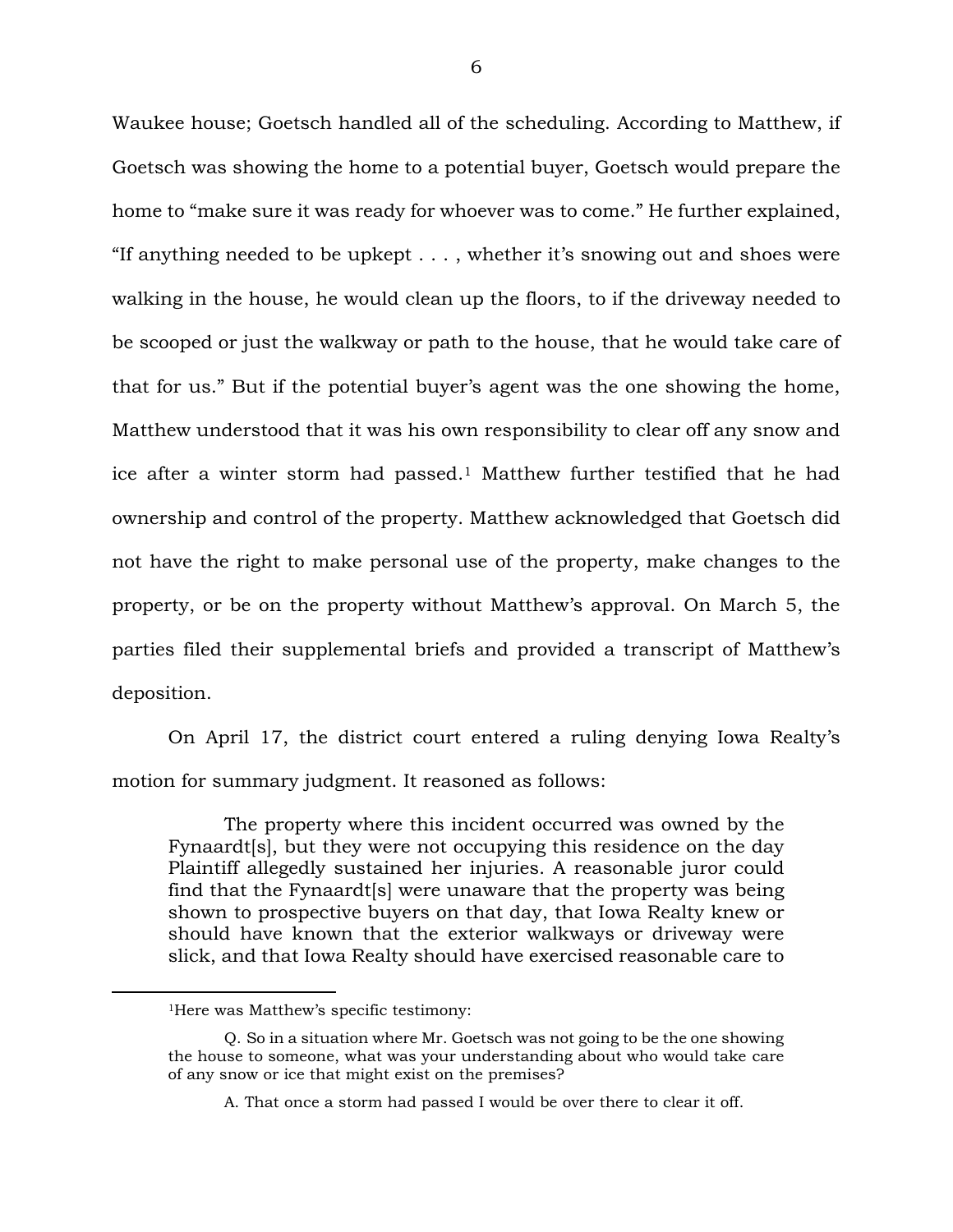ensure they were safe. Under *Thompson v. Kaczinski*, 7[7]4 N.W.2d 829 (Iowa 2009), summary judgment based on the argument that Iowa Realty owed Plaintiff no duty of reasonable care would be inappropriate.

Iowa Realty sought interlocutory review of this decision, and we granted that request.

On appeal, both parties focus their arguments on premises liability and whether Iowa Realty possessed the property. Iowa Realty does not argue that the danger to DeSousa was open and obvious; DeSousa does not contend that Iowa Realty's conduct created a risk to her safety. The fighting issue is whether a sales agent has a duty to protect prospective buyers from hazards on a property they are listing for sale. If no such duty exists, summary judgment should have been granted for Iowa Realty. We have retained the appeal.

## **III. Standard of Review.**

Summary judgment is appropriate when "there is no genuine issue as to any material fact and that the moving party is entitled to a judgment as a matter of law." Iowa R. Civ. P. 1.981(3). "We review a trial court's grant of summary judgment for correction of errors at law." *Morris v. Legends Fieldhouse Bar & Grill, LLC*, 958 N.W.2d 817, 821 (Iowa 2021) (quoting *Van Fossen v. MidAmerican Energy Co.*, 777 N.W.2d 689, 692 (Iowa 2009)). In doing so, we "view the facts in the light most favorable to the nonmoving party." *Id.* (quoting *Van Fossen*, 777 N.W.2d at 692).

"While summary adjudication is rarely appropriate in negligence cases, the determination of whether a duty is owed under particular circumstances is a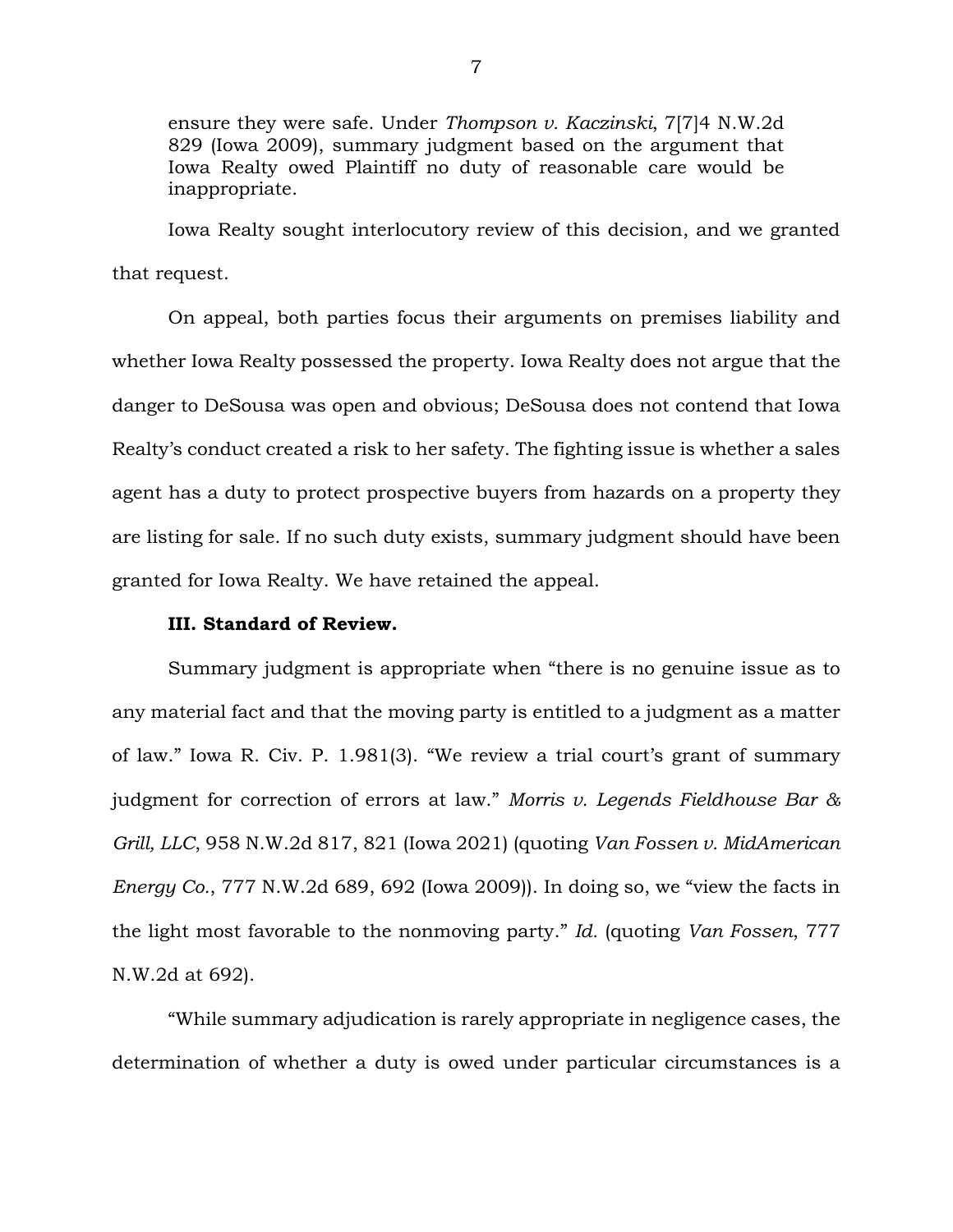matter of law for the court's determination." *Id.* (quoting *Hoyt v. Gutterz Bowl & Lounge, L.L.C.*, 829 N.W.2d 772, 775 (Iowa 2013)).

#### **IV. Analysis.**

"An actionable negligence claim requires 'the existence of a duty to conform to a standard of conduct to protect others, a failure to conform to that standard, proximate cause, and damages.' " *McCormick v. Nikkel & Assocs., Inc.*, 819 N.W.2d 368, 371 (Iowa 2012) (quoting *Thompson*, 774 N.W.2d at 834). Here, we must determine whether Iowa Realty owed a duty to protect DeSousa from the wintry hazards present on the Fynaardts' driveway. The district court held that a "reasonable juror could find that . . . Iowa Realty should have exercised reasonable care to ensure [the driveway was] safe." But whether such a duty exists is a question of law to be decided by the court. *See id.* ("Whether a duty arises out of a given relationship is a matter of law for the court's determination." (quoting *Thompson*, 774 N.W.2d at 834)).

Since *Thompson*, when we adopted the duty analysis laid out in the Restatement (Third) of Torts, we consider only two factors in making a duty determination: (1) the relationship between the parties and (2) public policy. *See McCormick*, 819 N.W.2d at 371 ("In short, a lack of duty may be found if either the relationship between the parties or public considerations warrants such a conclusion."). Foreseeability is no longer a factor. *Id.* 

Land possessors have an affirmative duty of reasonable care to those who come upon their land. *Gries v. Ames Ecumenical Hous., Inc.*, 944 N.W.2d 626, 629 (Iowa 2020). There is no longer a distinction between invitees and licensees.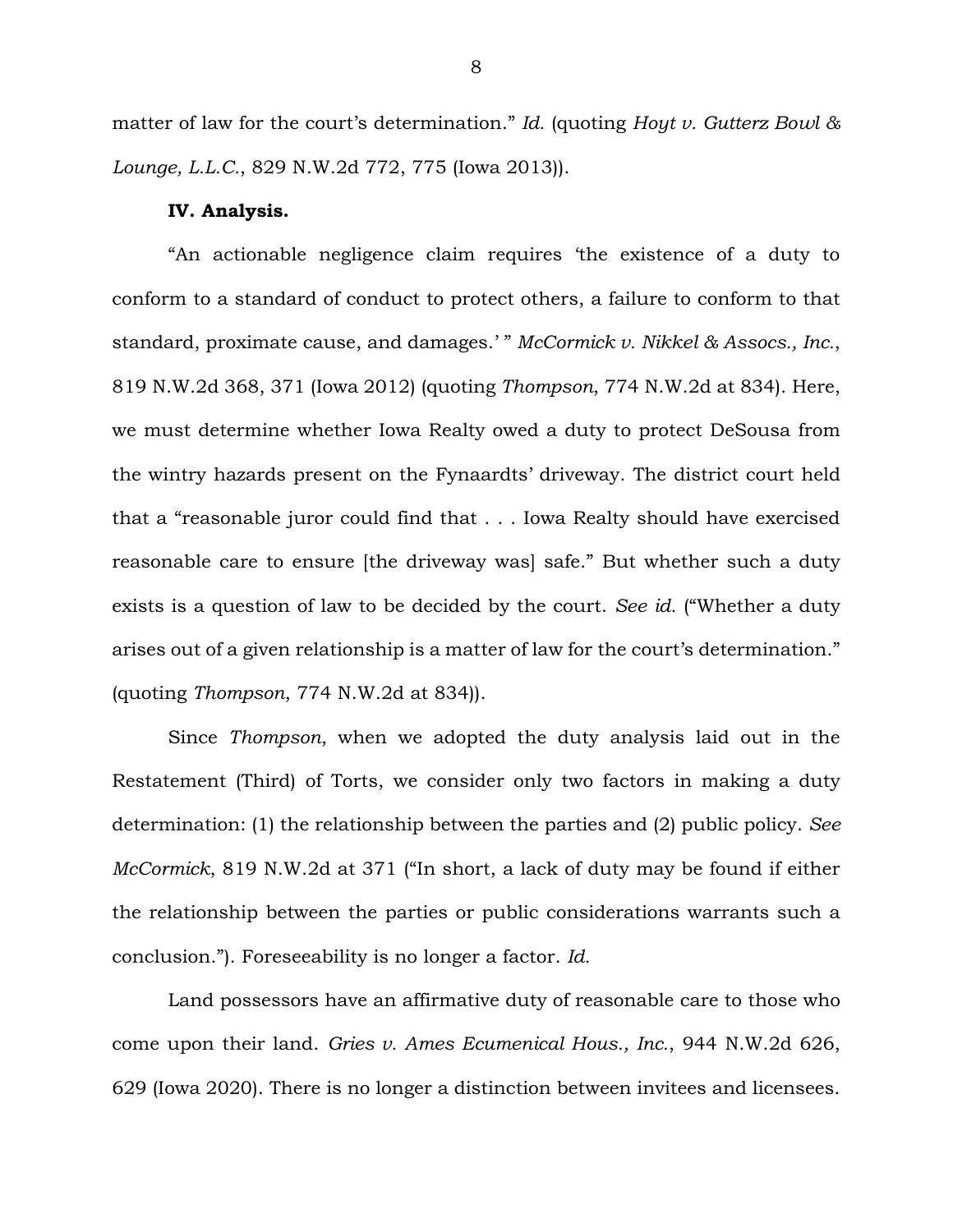*See Koenig v. Koenig*, 766 N.W.2d 635, 643 (Iowa 2009). The Restatement (Third)

of Torts describes the extent of a land possessor's duty. *Id.* It states:

Subject to § 52 [the "flagrant trespasser" rule], a land possessor owes a duty of reasonable care to entrants on the land with regard to:

(a) conduct by the land possessor that creates risks to entrants on the land;

(b) artificial conditions on the land that pose risks to entrants on the land;

(c) natural conditions on the land that pose risks to entrants on the land; and

(d) other risks to entrants on the land when any of the affirmative duties provided in Chapter 7 is applicable.

2 Restatement (Third) of Torts: Liab. for Physical & Emotional Harm § 51, at 242

(Am. L. Inst. 2012) [hereinafter Restatement (Third)]; *see also Ludman v.* 

*Davenport Assumption High Sch.*, 895 N.W.2d 902, 910 (Iowa 2017) (adopting the

duty analysis set forth in section 51 of the Restatement (Third) for land

possessors).<sup>2</sup>

 $\overline{a}$ 

A natural condition—accumulated snow and ice—caused DeSousa to fall on the Fynaardts' driveway, and the land possessor had a duty to exercise

<sup>2</sup>The preface to this chapter of the Restatement (Third) explains, "[R]isks arising from natural conditions, as well as risks arising from artificial conditions created by someone other than the land possessor, are not a result of the conduct of the land possessor and, hence, are not subject to § 7 [the general duty provision]." 2 Restatement (Third) ch. 9, Scope Note, at 222; *see also* 1 Restatement (Third) of Torts: Liab. for Physical & Emotional Harm § 7 cmt. *n*, at 84 (Am. L. Inst. 2010). ("[C]ourts have employed different duty rules for land possessors for harm caused to those on the land. Chapter 9 of this Restatement contains the duties owed by land possessors in such circumstances."). We agree with Iowa Realty that it did not create a risk within the meaning of section 7 of the Restatement (Third). Its position is not comparable to the pilot who "flies the plane into an area of thunderstorms." *Id*. § 7 cmt. *o*, at 84. On this record, at most, Iowa Realty granted DeSousa and her agent permission to access the property. *If* Iowa Realty owed any duty to DeSousa, it could only be that of a land possessor.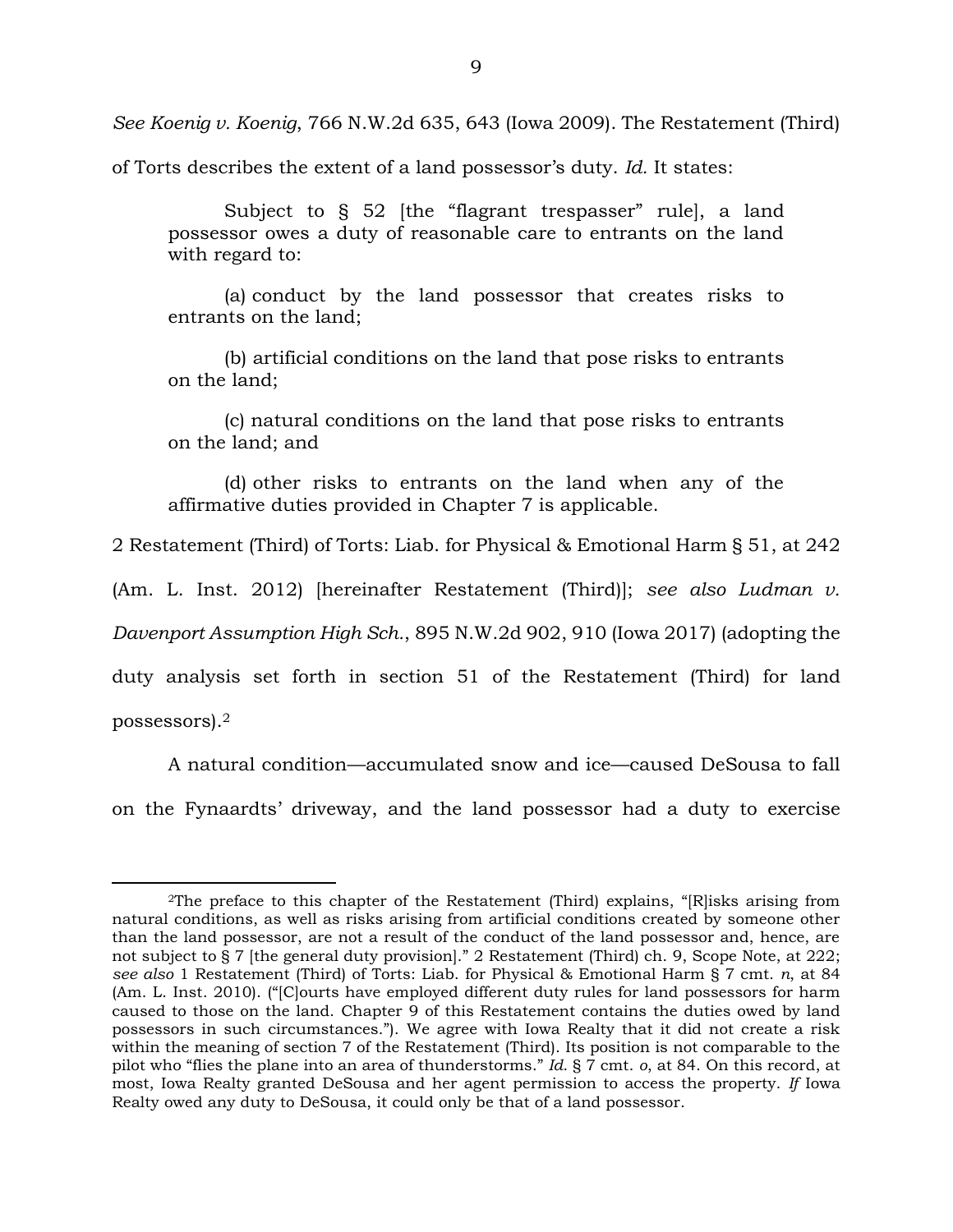reasonable care to prevent DeSousa's fall. <sup>3</sup> There is no dispute about that for purposes of the summary judgment motion at issue here. The dispute lies in whether Iowa Realty was a "land possessor."

According to the Restatement (Third) of Torts:

A possessor of land is

 $\overline{a}$ 

(a) a person who occupies the land and controls it;

(b) a person entitled to immediate occupation and control of the land, if no other person is a possessor of the land under Subsection (a); or

(c) a person who had occupied the land and controlled it, if no other person subsequently became a possessor under Subsection (a) or (b).

2 Restatement (Third) § 49, at 224–25. In this case, the Waukee home was left vacant while it was for sale; thus, the land did not have an occupant as contemplated in subsection (a). So we move to subsection (b) and ask: Who was entitled to immediate occupation and control of the land?

As we explained in *McCormick v. Nikkel & Associates, Inc.*, the existence of a duty arising from the possession of property hinges largely on control. 819 N.W.2d at 371–72 ("[L]iability is premised upon control." (quoting *Van Essen v. McCormick Enters. Co.*, 599 N.W.2d 716, 720 n.3 (Iowa 1999))). In that case, the employee of a subcontractor performed electrical work on a switchgear at a jobsite. *Id.* at 369. The subcontractor left without finishing certain work in the switchgear box because the property owner elected to finish the work itself to

<sup>&</sup>lt;sup>3</sup>It is unclear from this record when the snow stopped falling. The continuing storm doctrine is not before us. *See Gries*, 944 N.W.2d at 630–33.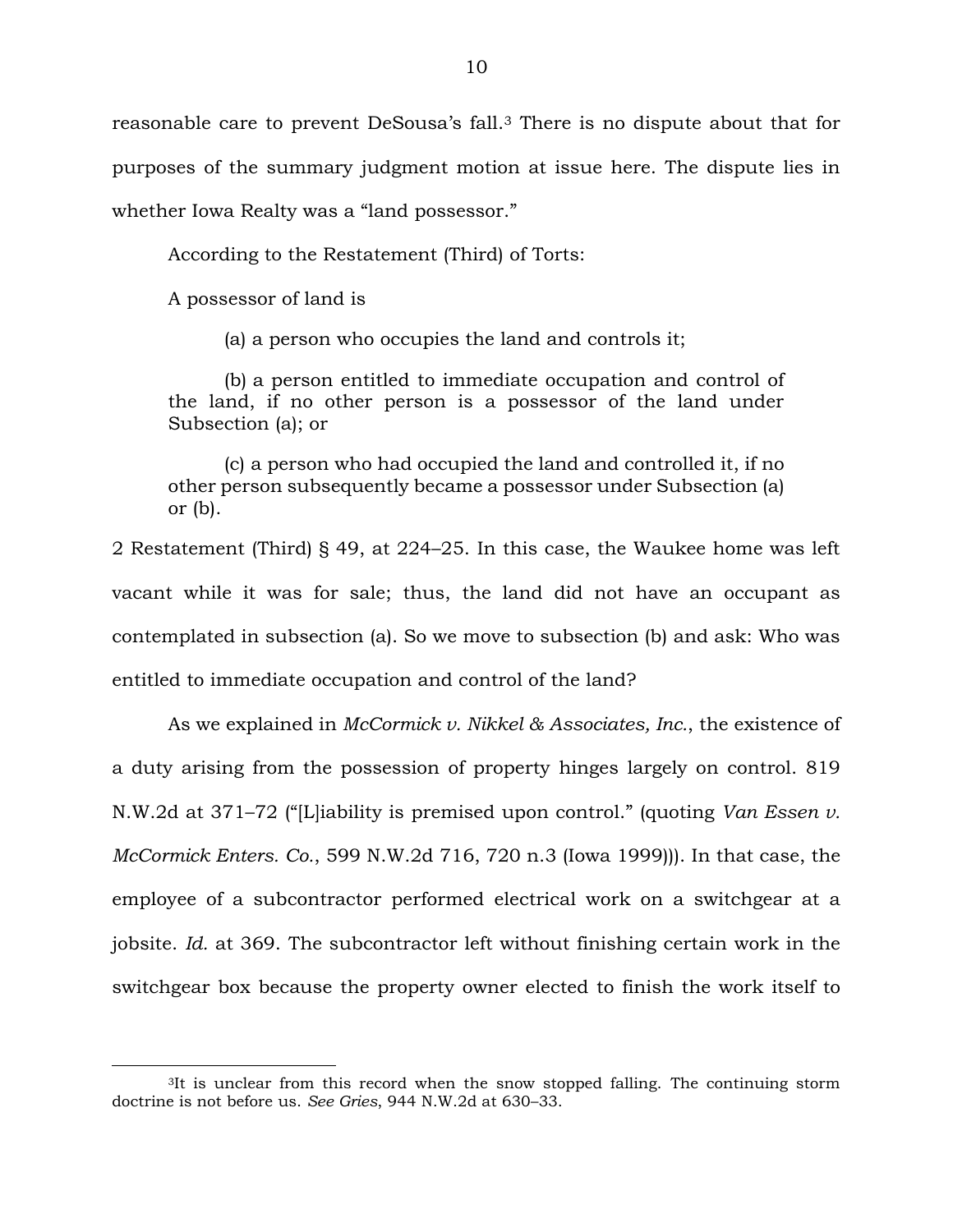save money. *Id.* The employee locked the box and departed. *Id.* Nearly a week later, the property owner directed a novice employee to perform the work in the box. *Id.* at 370. The employee was badly electrocuted when he attempted to complete the task without first shutting off the power, which he didn't realize was necessary. *Id.* The employee sued the subcontractor for not warning about the danger. *Id.*

We applied our independent contractor line of cases and found that the subcontractor had no duty to the subsequently injured employee. *See id.* at 372– 73. Once the subcontractor had finished its work and left, the employer had full control of the switchgear. *Id.* at 373. We reasoned, "The party in control of the work site is best positioned to take precautions to identify risks and take measures to improve safety." *Id.* at 374. *See also Morris*, 958 N.W.2d at 826 ("Liability generally follows control."); *Lewis v. Howard L. Allen Invs., Inc.*, 956 N.W.2d 489, 491–92 (Iowa 2021) (holding that an absent contract seller of property did not owe a duty to users of the property under the Iowa Uniform Residential Landlord Tenant Act); *Van Fossen*, 777 N.W.2d at 696–97 (holding that a property owner does not owe a general duty of reasonable care to the employee of an independent contractor unless it "retains control of the contractor's day-to-day operations"); *Van Essen*, 599 N.W.2d at 719–20 (holding that mere ownership of a leased bin does not establish a duty unless the owner retained "significant control over the bin"); *Robinson v. Poured Walls of Iowa, Inc.*, 553 N.W.2d 873, 876 (Iowa 1996) (deciding that the plaintiff's employer (a subcontractor) had possession of a jobsite, not the contractor because the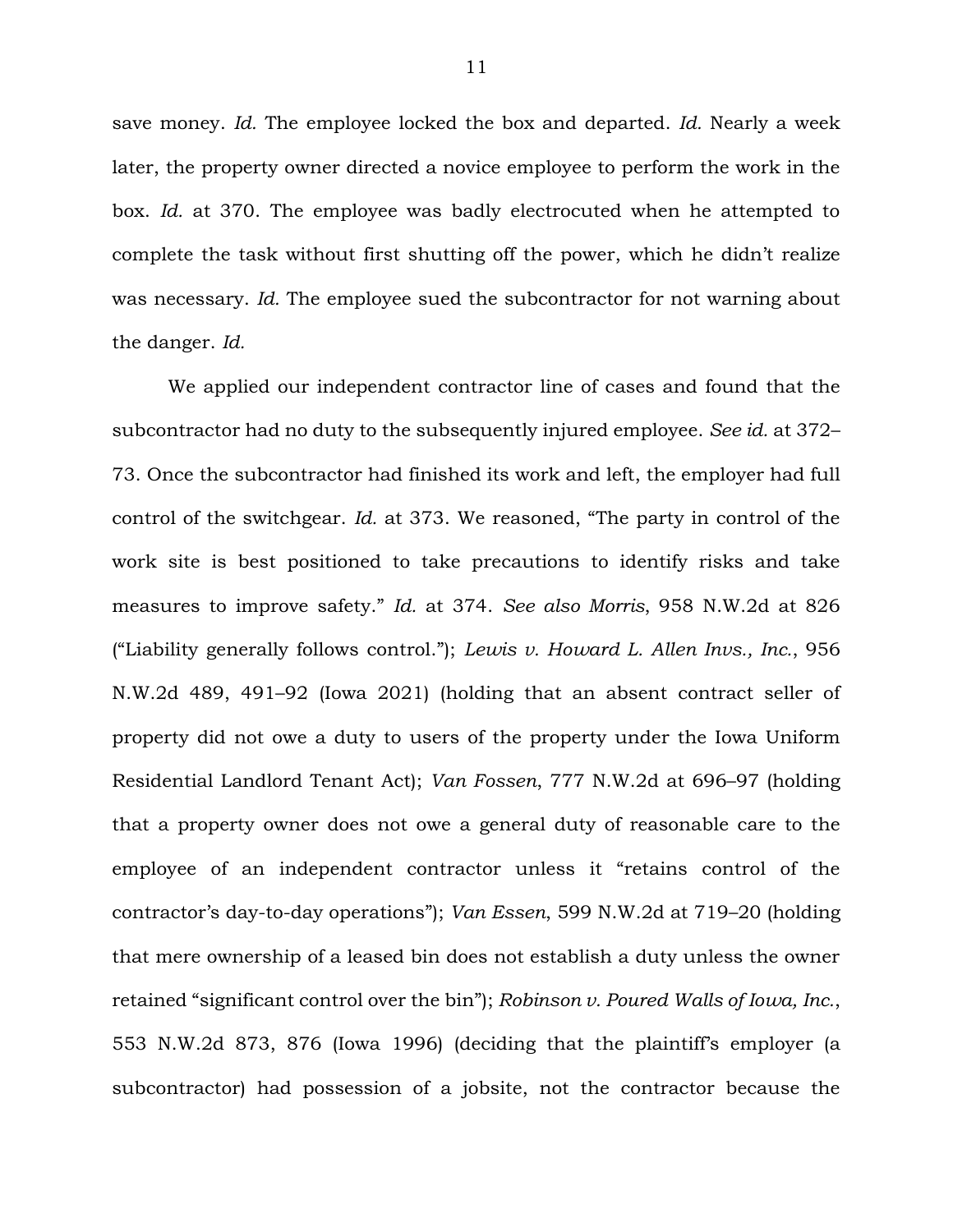contractor had merely hired the subcontractor and checked on the project's progress); *Galloway v. Bankers Tr. Co.*, 420 N.W.2d 437, 441 (Iowa 1988) (declining to apply possessor liability to a trustee owner of a mall when the owner's interest in the mall was "very similar to those of an absentee owner of rental property" and the trustee had not used its power as the owner to "regain the full incidents of ownership, including the right of possession").

Applying the control principle in this case, we conclude that Iowa Realty's role in selling the Fynaardt home did not entitle the brokerage or its agents to occupy or control the property—and they did not occupy or control the property in fact. In Matthew Fynaardt's deposition, he answered questions regarding his authority and control over the Waukee home relative to his agent:

Q. . . . Did Mr. Goetsch have permission to use the property for his own personal use?

A. No.

Q. Could he make physical changes to the property?

A. No.

Q. If something needed to be repaired, did you expect that Mr. Goetsch would make the repair?

A. No.

Q. If you felt that you didn't want Mr. Goetsch on the property, did you feel like you had the right to tell him to stay off of it?

A. Sure. Yes.

Q. Similarly, if you didn't want Mr. Goetsch to do something to the property, did you feel like you had the right to direct him to not do it?

A. Yes.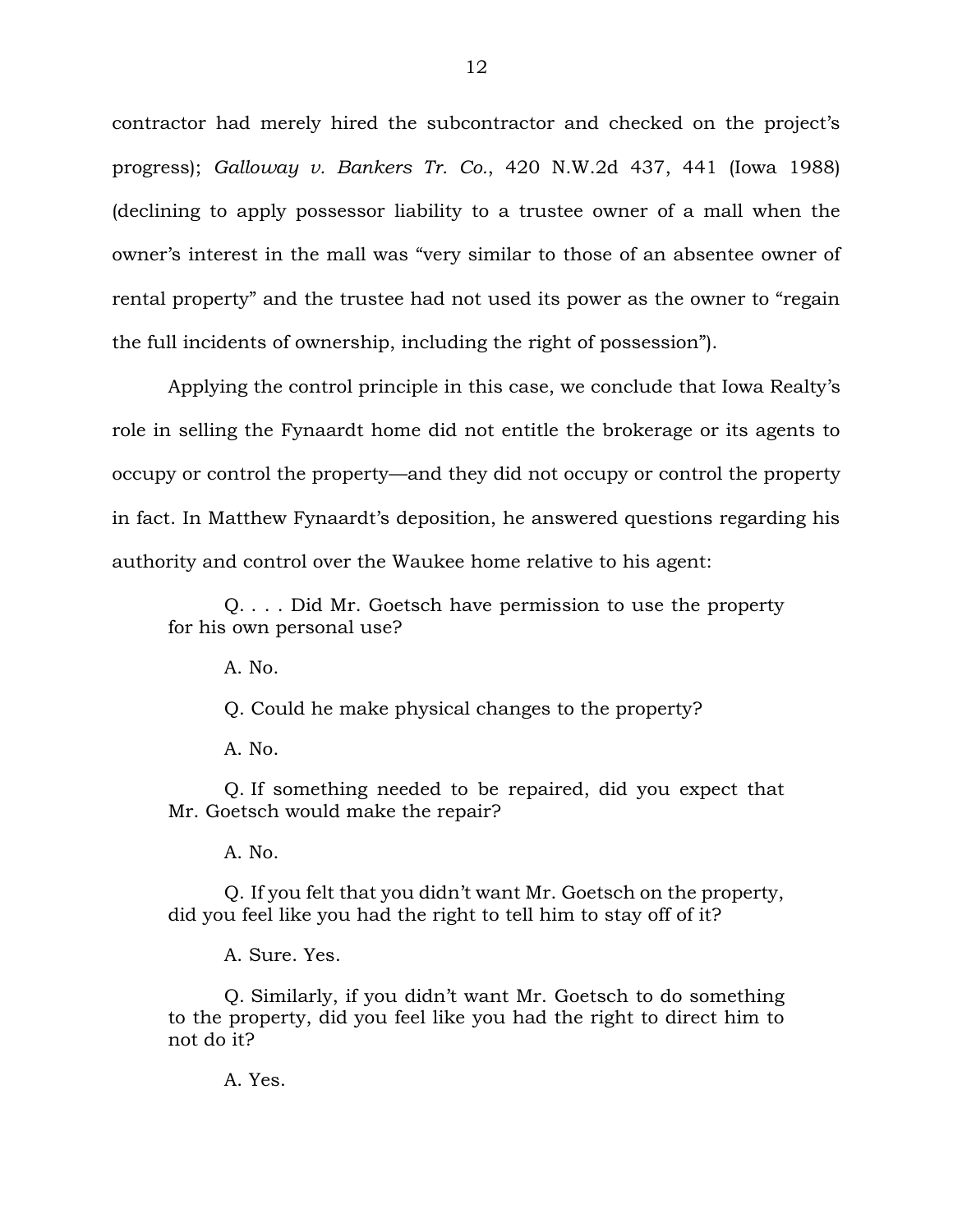Q. And was that because it was your property that you owned?

A. Yes.

Matthew's answers are in accord with a typical seller–agent authority structure. Although the home was vacant, there can be little doubt that the Fynaardts had authority to tell their agent: "Do not let anyone schedule showings of our house today until we have cleared the driveway." Conversely, Goetsch had no right to tell the Fynaardts: "No one can go on the property today until the driveway has been cleared." Hence, the Fynaardts were entitled to immediate occupation and control of the land; Goetsch was not.

No Iowa cases specifically address the relationship presented here. Precedent from other jurisdictions is also sparse. But several courts have held that real estate agents do not control property and do not owe a duty of care to entrants on the property when they are merely contracted to aid in a sale. *See, e.g.*, *Lim v. Gillies*, No. 1 CA–CV 13–0478, 2014 WL 4980379, at \*2 (Ariz. Ct. App. Oct. 7, 2014) (affirming summary judgment for the seller's agents when "their only connection to the property was as a listing agent making it available to prospective buyers"); *Lopez v. JP Morgan Chase Bank*, No. FBTCV146046621S, 2016 WL 6237590, at \*2 (Conn. Super. Ct. Sept. 28, 2016) (granting summary judgment for the defendant real estate agent when there was "no genuine issue of fact as to whether defendants possessed or controlled or maintained the premises" and stating that agents did not owe a duty "simply by marketing the premises for sale absent possession or control"); *Masick v. McColly Realtors, Inc.*, 858 N.E.2d 682, 687 (Ind. Ct. App. 2006) (finding that a seller's agent who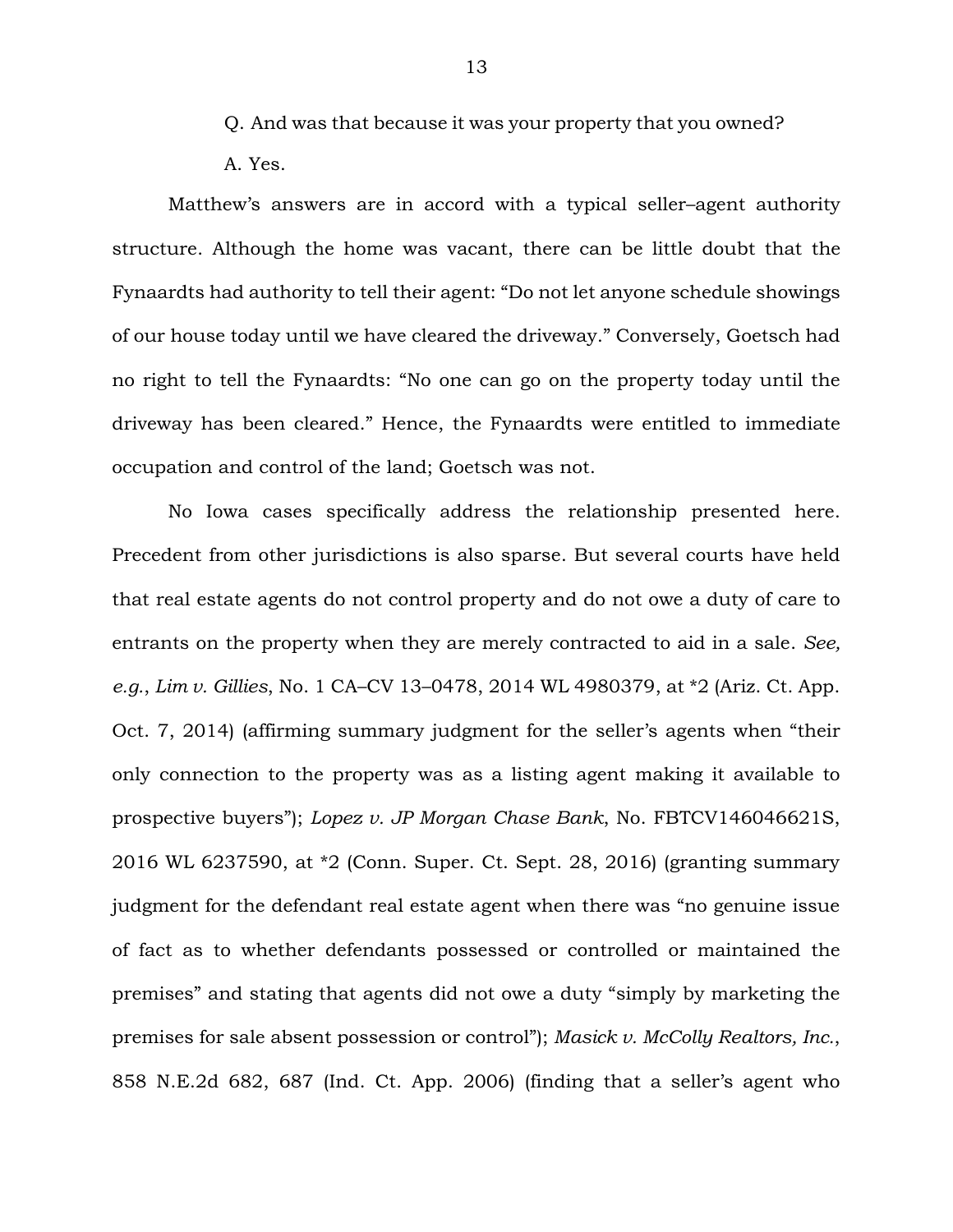personally conducted a showing to a potential buyer had no duty of care to the buyer, stating, [W]e decline to impose, on real estate agents who do not control a premises, a duty to inspect properties for sale and to warn prospective buyers of dangerous conditions they discover."); *Knight v. Realty USA.com, Inc.*, 947 N.Y.S.2d 693, 694 (App. Div. 2012) (holding that a broker "whose only connection to the property was listing it for sale and showing it to prospective buyers, met their initial burden on their [summary judgment] motion by establishing that they did not occupy, own, or control the [seller's] home and did not employ it for a special use, and thus did not owe plaintiff a duty of care"); *Francis v. Loviscek*, No. 2017–L–167, 2018 WL 5259148, at \*8 (Ohio Ct. App. Oct. 22, 2018) ("[T]he trial court did not err in finding, as a matter of law, that the real estate agentappellees owed no duty of care to Ms. Francis . . . ."); *id.* (Grendell, J., concurring in judgment) ("[T]here is no evidence that the real estate agents either owned or controlled the premises and certainly not any evidence that they substantially exercised comparable rights and powers. In the absence of such evidence, the foreseeability of the injury is irrelevant to their potential liability."); *Christopher v. McGuire*, 169 P.2d 879, 881 (Or. 1946) ("A real estate broker employed to sell property has the right of entry for such purpose, but can it be said that by so doing he is in 'possession and control' of the property? We think not."); *cf. Butler v. Re/Max New Orleans Props., Inc.*, 828 So. 2d 43, 47 (La. Ct. App. 2002) (finding that contracting to sell a vacant property and being given a key did not amount to "custody" of the property by which the real estate brokerage could be held strictly liable for a drowning death on the property).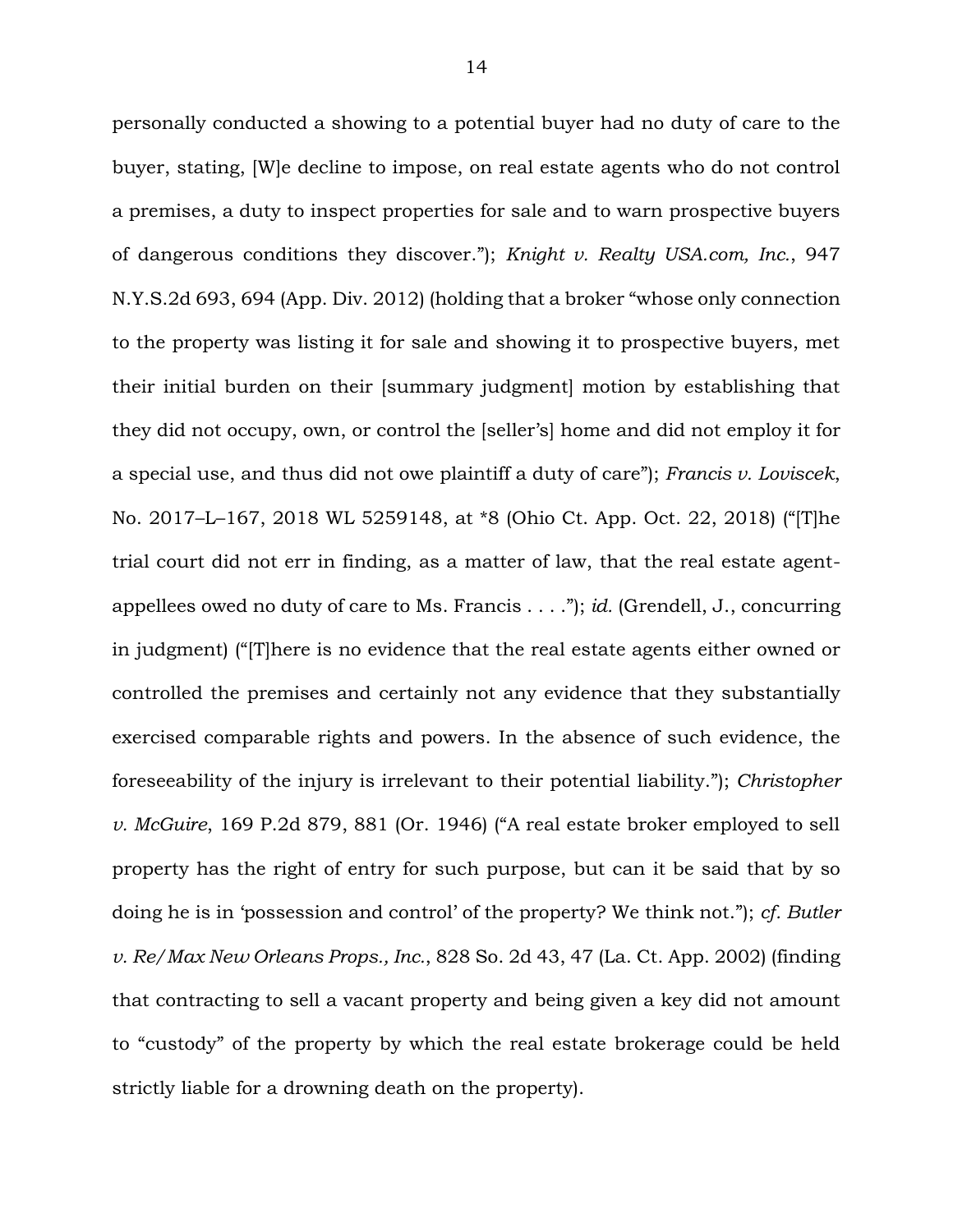Some courts have declined to grant or uphold summary judgment, but in those cases the injury occurred when the real estate agent was conducting an open house or showing the property. *See, e.g.*, *Coughlin v. Harland L. Weaver, Inc.*, 230 P.2d 141, 144–45 (Cal. Dist. Ct. App. 1951) (finding that a sales agent was a possessor of land where one of its agents was showing the property to the plaintiff at the time the accident occurred); *Anderson v. Wiegand*, 567 N.W.2d 452, 455 (Mich. Ct. App. 1997) (deciding that a real estate agent conducting an open house had a duty to protect visitors from hazardous refreeze on the driveway because "the homeowners effectively ceded possession and control of the premises . . . for a brief time[] to the real estate agency"); *Hopkins v. Fox & Lazo Realtors*, 625 A.2d 1110, 1117 (N.J. 1993) ("Based on the nature and circumstances surrounding an open house, we conclude that implicit in the broker's invitation to customers is some commensurate degree of responsibility for their safety while visiting the premises."); *Smith v. Inman Realty Co.*, 846 S.W.2d 819, 823 (Tenn. Ct. App. 1992) (holding that the seller's real estate agent who personally showed the home to a prospective buyer was a possessor of the property); *Jarr v. Seeco Constr. Co.*, 666 P.2d 392, 395 (Wash. Ct. App. 1983) (finding a duty was owed by a real estate agent conducting an open house when the agent admitted he was in "complete control" of the property and conceded that he "was a possessor of land for purposes of premises liability"); *see also Tamasco v. Rodd*, No. A–1574–16T2, 2018 WL 4055919, at \*5 (N.J. Super. Ct. App. Div. Aug. 27, 2018) (per curiam) (affirming summary judgment for the real estate broker and stating that "it is not our role to extend the carefully tailored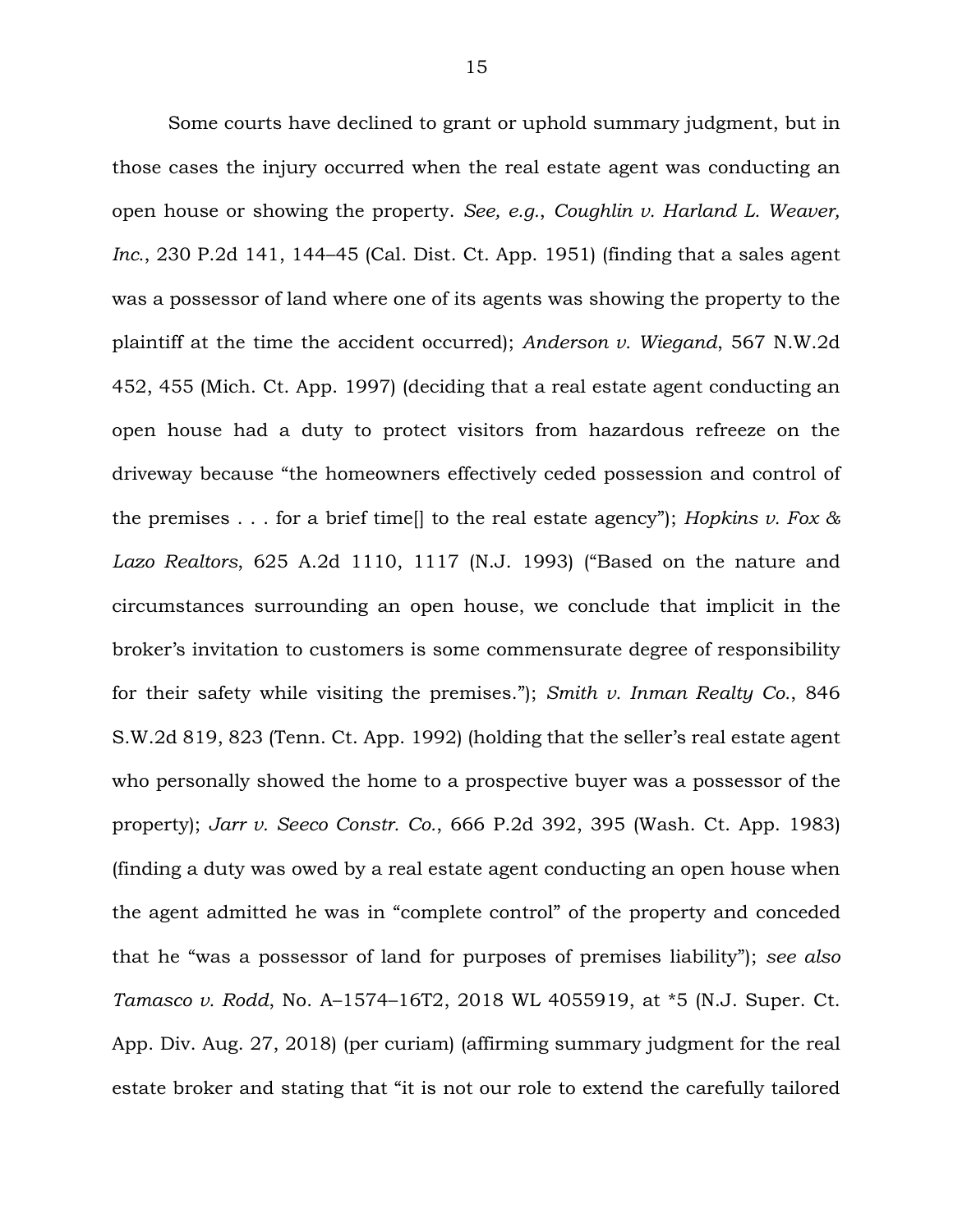duty the Court imposed on real estate brokers in *Hopkins* beyond the open house scenario").

Under DeSousa's theory, the Fynaardts turned over control of their Waukee home to Iowa Realty. Matthew Fynaardt testified to his understanding that requests to see the home would go through Goetsch and that Goetsch would ensure the property was ready for anyone he showed the house to. DeSousa says this amounts to "substantial control" of the property.

DeSousa overstates the reality of the situation. Goetsch wasn't on the property on December 28, 2018—he was only involved in helping sell it. He didn't have the status of a lessee or a contractor in control of a jobsite. Having a right to enter property is not the equivalent of possession or control. *See Johnson v. Humboldt Cnty.*, 913 N.W.2d 256, 263 (Iowa 2018) (noting that an easement does not give possession of land). And scheduling a time for a potential buyer and their agent to visit the home does not require a transfer of control.

If DeSousa's position were correct, then consider the common situation of homeowners who go out of town and leave their keys with a neighbor, friend, or relative. Under DeSousa's theory, the neighbor, friend, or relative could be sued if they allowed someone to have access to the property and an accident occurred.

Or consider how real estate agents would have to change how they do business. Typically, once the seller's agent gives permission to view the property, there is a lockbox on the property to which the buyer's agent is given access. This saves the agents for both parties a lot of time and effort. But if the seller's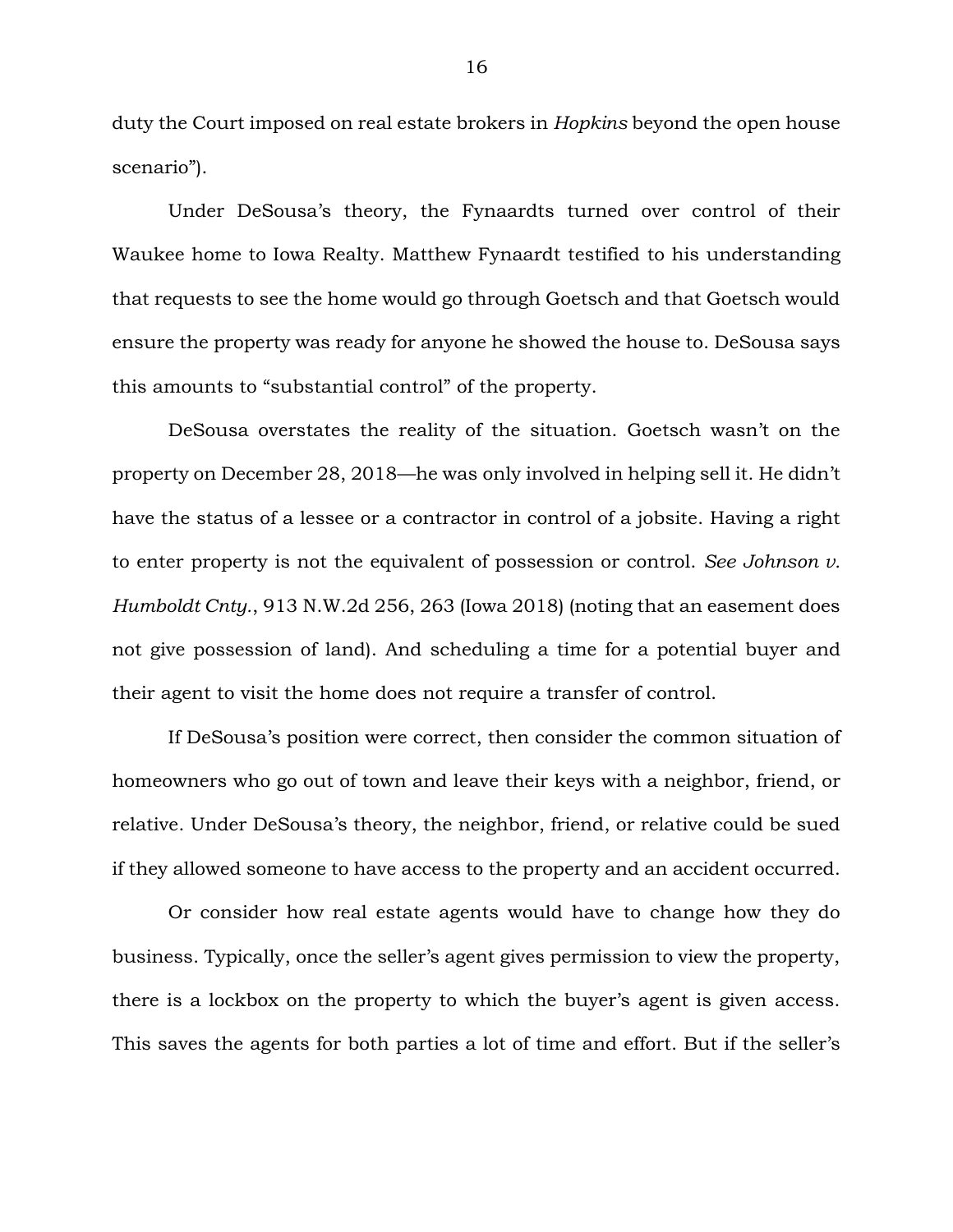agent is going to be legally liable for conditions on the property, the seller's agent will certainly want tighter control over who is on the property and exactly when.

To impose a duty on selling agents would require them to make frequent inspections for hazards lest they risk being found liable for injuries occurring on listed properties. Selling agents might even require a prelisting inspection and certification whose costs would presumably be charged to the seller. Additional services would need to be provided, including snow removal, which again would presumably be charged to the seller. This would drive commissions higher. *See Next Generation Realty, Inc. v. Iowa Realty Co.*, 686 N.W.2d 206, 207 (Iowa 2004) (per curiam) (noting that "[c]ustomarily, Des Moines realtors charge a 7% commission for selling previously owned homes: half going to the seller's agent, half to the buyer's"). And it is questionable for what gain. The property owner normally owes a duty anyway to maintain the property in a safe condition. And the property owner carries homeowners' insurance to cover incidents such as the one alleged to have occurred here.

Accordingly, we hold that a listing agent who is not present and whose role is limited to granting access does not normally owe a duty of due care to persons viewing the property.<sup>4</sup>

 $\overline{a}$ 

<sup>4</sup>Our opinion does not address the situation where the listing agent is on-site showing the property.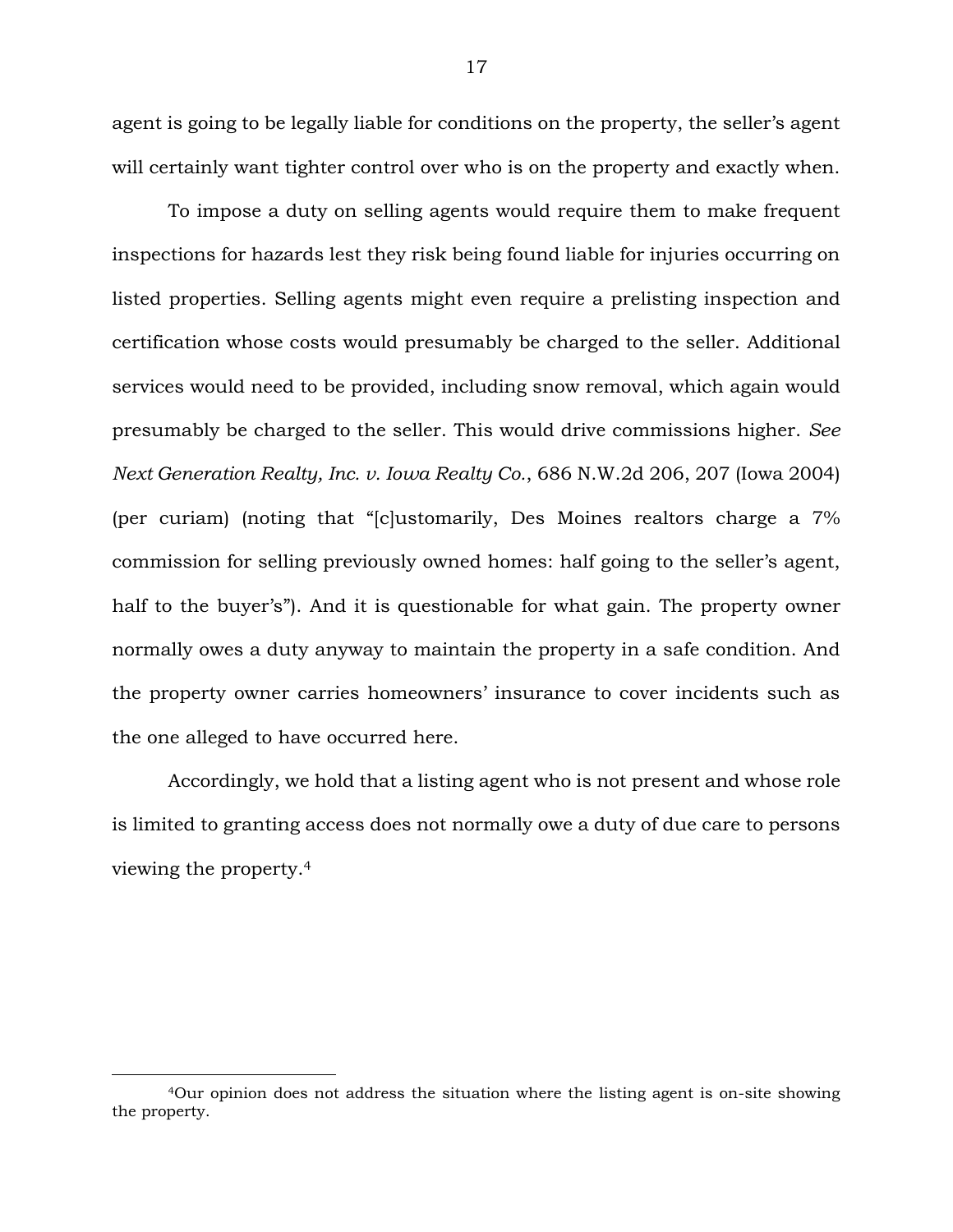# **V. Conclusion.**

For the foregoing reasons, we reverse the district court's denial of summary judgment and remand for entry of summary judgment in favor of Iowa Realty.

# **REVERSED AND REMANDED.**

Christensen, C.J., and Waterman, Oxley, and McDermott, JJ., join this opinion. Appel, J., files a dissenting opinion. McDonald, J., takes no part.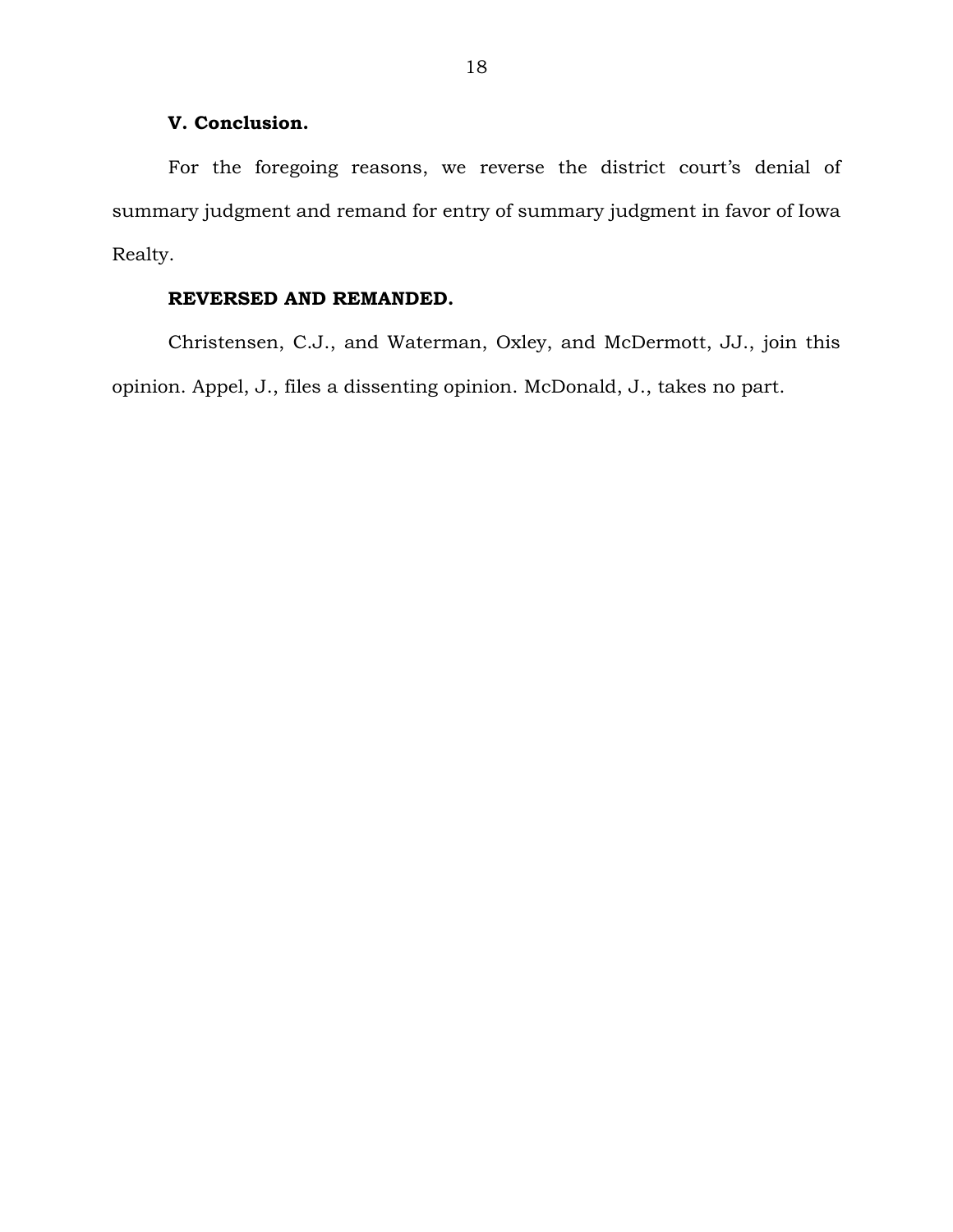#21–0679, *DeSousa v. Iowa Realty Co.*

## **APPEL, Justice (dissenting).**

I respectfully dissent on the question of whether Iowa Realty Company, Inc. owed a duty of care toward the plaintiff under the special relationship sections of the Restatement (Third) of Torts. 2 Restatement (Third) of Torts: Liab. for Physical and Emotional Harm § 49, at 224–25 (Am. L. Inst. 2012) [hereinafter Restatement (Third)]. The plaintiff accepts the proposition that in order to prevail on a premises liability theory, the defendant must have possession or control of the land. Section 49 of the Restatement (Third) provides:

A possessor of land is

(a) a person who occupies the land and controls it;

(b) a person entitled to immediate occupation and control of the land, if no other person is a possessor of the land under Subsection (a); or

(c) a person who had occupied the land and controlled it, if no other person subsequently became a possessor under Subsection (a).

## *Id.*

The first question under section 49 is whether there is a person, who occupies the land and controls it. If so, one does not go on to consider whether (b) or (c) apply. In the present case, we need to discuss whether the Fynaardts qualify as a land possessor under section 49(a). To meet the requirement, it is not enough that a person controls the land, and mere ownership alone does not establish occupation or control of the premises. *Van Essen v. McCormick Enters. Co.*, 599 N.W.2d 716, 719 (Iowa 1999). The person must "occupy" the land. *Id.*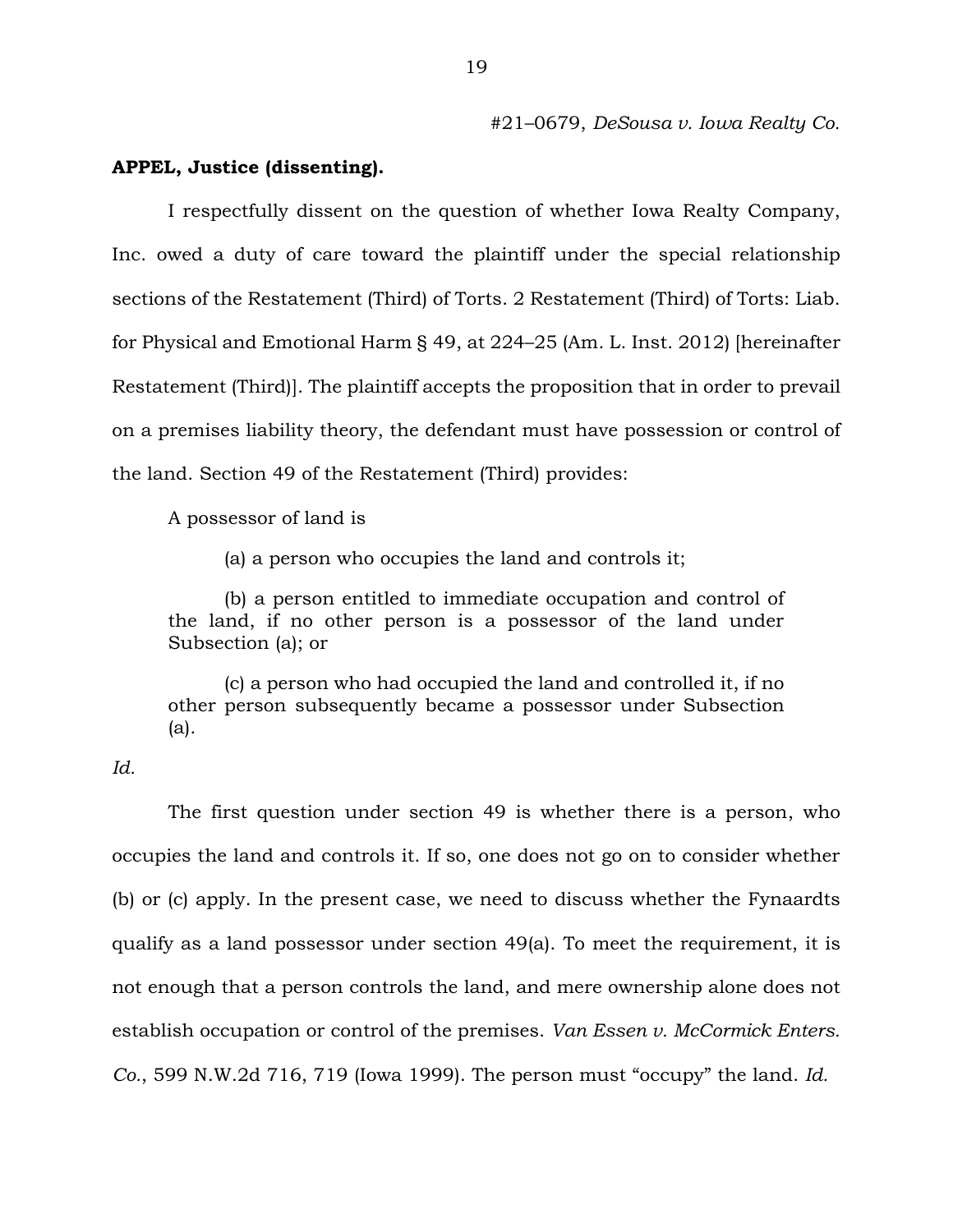Questions remain as to the meaning of "occupy." Clearly, it does not mean control since the commentary to the Restatement (Third) emphasizes that mere ownership is not enough. *See* Restatement (Third) § 49 cmt. *b*, at 225. Here, the Fynaardts owned the land, but were not physically present on a regular basis. Matthew Fynaardt stated that the Waukee home was not occupied at the time of the accident. It seems to me then that the requirements of section 49(a) above have not been met. The Fynaardts did not occupy the land. *See Indep. Fire Ins. v. Butler*, 362 So. 2d 980, 982 (Fla. Dist. Ct. App. 1978) ("The term 'occupied' refers to a dwelling which is in actual use by human beings who are living in it as a place of habitation, and a dwelling is 'unoccupied' when it has ceased to be a customary place of habitation or abode, and no one is living or residing in it."); *Hudson Ins. v. McKnight*, 58 S.W.2d 1088, 1089 (Tex. Civ. App. 1933) (making the same distinction as *Butler*).

Under the Restatement (Third), we next move to subsection (b). The relevant question under subsection (b) is whether there is someone who is entitled to immediate occupation and control of the land. I think it is clear that the Fynaardts were entitled under subsection (b) to immediately occupy and control the house. 2 Restatement (Third) § 49(b), at 224–25. If they chose, the Fynaardts could have moved back into the home pending a potential sale at any time. The question then became whether judging from the under-developed record of the parties' contract, Iowa Realty could also be considered as entitled to immediate occupation and control under subsection (b). Note that the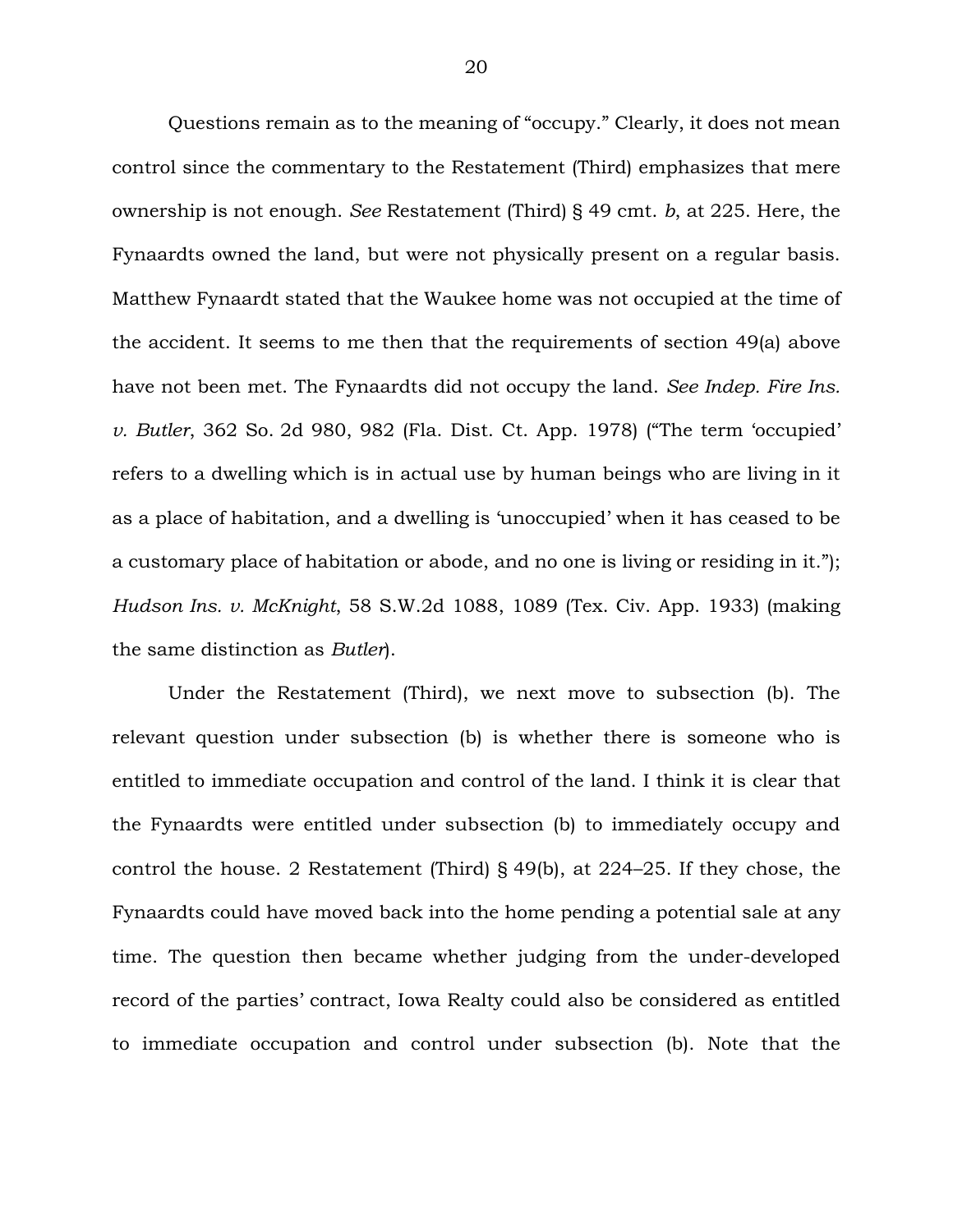Restatement (Third) section 49 comment *d* expressly contemplates multiple possessors in some situations. *Id.* § 49 cmt. *d*, at 226.

There is evidence in the record that Iowa Realty was entitled to immediately enter the property to remove the ice and snow prior to the entry by Amanda DeSousa. According to property owner Matthew Fynaardt, if there was a showing, Joel Goetsch would "prepare it and make sure it was ready for whoever was to come." Additionally, based on a conversation between him and Goetsch, "if the driveway needed to be scooped . . . [Goetsch] would take care of [it]."

Therefore, with respect to the narrow issue of removal of snow and ice, Iowa Realty arguably had authority to immediately occupy the driveway area and certainly had authority to exercise control to remove the snow and ice. For the purpose of showing the house, there was evidence that the owners and the real estate agents had shared authority to occupy and to control the premises. *See Anderson v. Wiegand*, 567 N.W.2d 452, 456 (Mich. Ct. App. 1997) (noting it is common in the real estate industry for the homeowners to cede possession of the premises to the real estate agents for showing purposes).

I think it was too early to rule on the issue of summary judgment for the real estate agent. The court needs to decide whether, under Restatement (Third) section 49(b), the issue of the right to immediate occupation and control an allor-nothing proposition, or does it turn on the specific hazard that arises. In other words, the record is lacking as to whether Iowa Realty could obtain immediate occupancy and control of the premises to abate a specific hazard. Whether a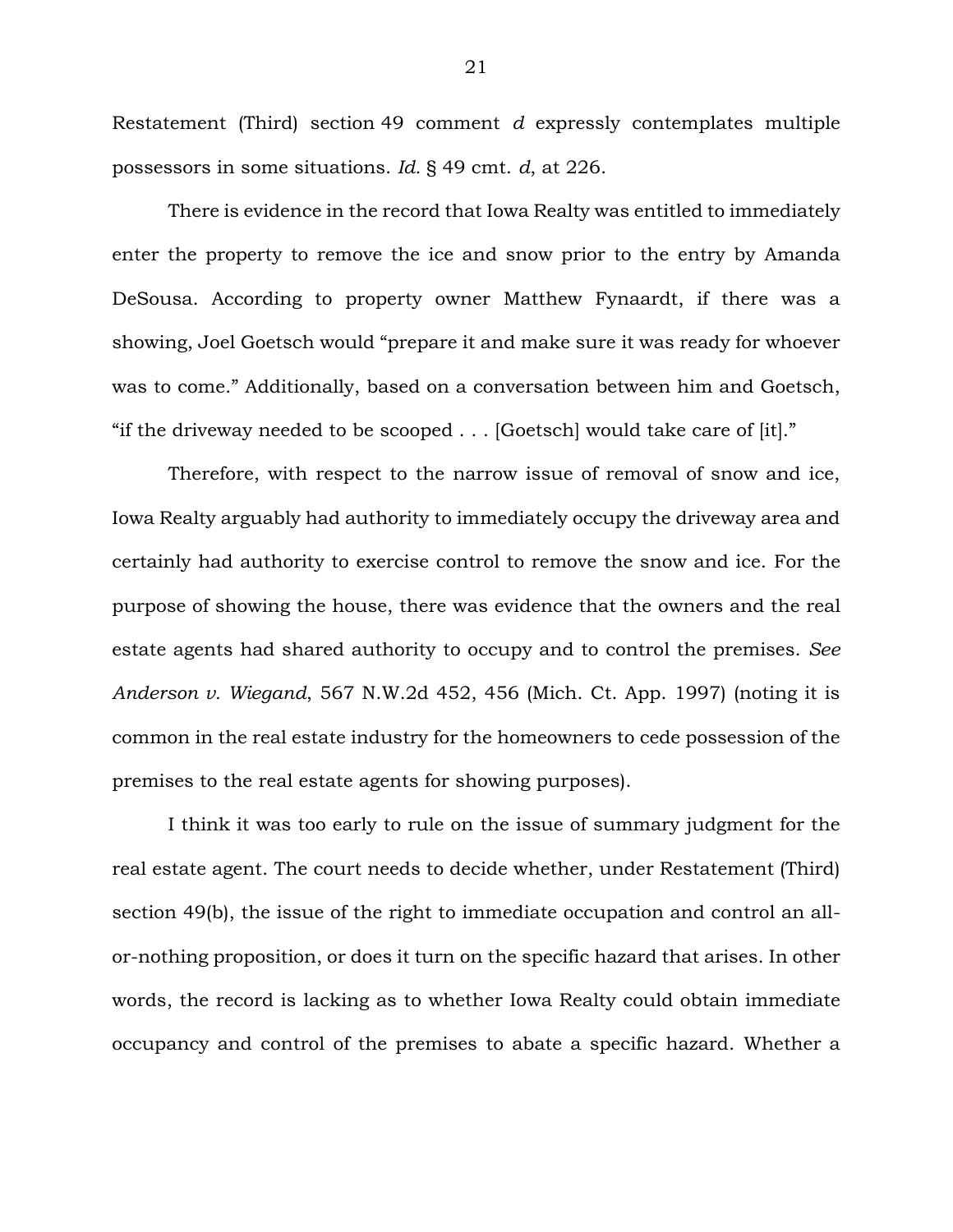party is a land possessor under subsection (b) is not a binary question for all purposes but turns on the specific facts of the case.

The parties have not cited, and I could not find, any Restatement (Third) cases addressing the issue of whether a real estate agent might be a land possessor even though the agent did not have complete possession and control for all purposes.

There are some cases prior to the adoption of the Restatement (Third) that brush by the issue. For example, in *Hopkins v. Fox & Lazo Realtors*, 625 A.2d 1110, 1117 (N.J. 1993), the court found that in light of the "nature and circumstances surrounding an open house," a real estate agent might have a limited duty to warn of any discoverable conditions of the property that would pose a threat or danger to visitors. *Id.* at 1119. The *Hopkins* court seems to have rejected an all-or-nothing proposition, but *Hopkins* is not a case under the Restatement (Third) and may have limited value. Similarly, in *Anderson v. Wiegand*, the court recognized a real estate agent had a duty to open house visitors. 567 N.W.2d at 456. The court noted that the owner "ceded possession and control of the premises" at the homeowners request. *Id.*

With respect to pre-Restatement (Third) cases, the courts have imposed a duty on real estate agents with respect to hazards on the property when the agents were conducting an open house. *See, e.g.*, *id.* Great care should be exercised in importing pre-Restatement (Third) cases in the analysis, however. There is nothing in the Restatement (Third) that justifies drawing the line at actual presence on the premises and, indeed, under section 49(b), it is enough if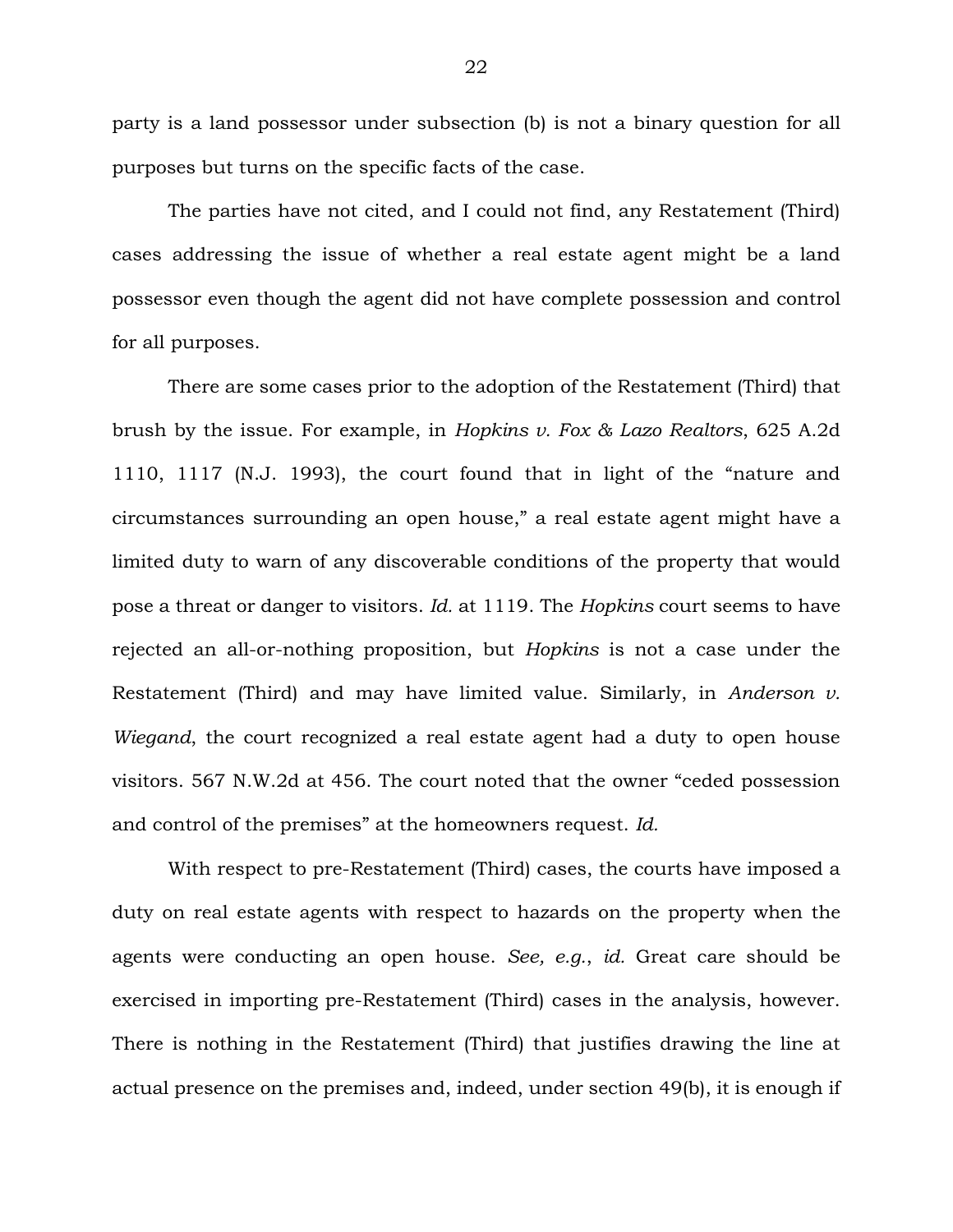a person is entitled to immediate occupancy and control. Thus, under the plain language of section 49(b), a person need not be physically present on the land when an accident occurs to have potential liability, but may have liability where there is no person who occupies and controls the land under section 49(a).

I am inclined to believe the best approach is a nuanced one—that land possession is not an all-or-nothing proposition, and that the proper analysis under subsection (b) is whether a party is entitled to immediate control and possession with respect to the specific hazard that is creating the risk. As a result, I would find that under section 49(b), both Iowa Realty and the Fynaardts should be considered possessors in this case. Neither occupied the property, but both had the ability to immediately occupy the property and sufficient control to abate the hazard.

Liability could be avoided, however, if we determined that a "no duty" rule was appropriate as authorized under section 7(b) of the Restatement (Third). 1 Restatement (Third) of Torts: Liab. for Physical and Emotional Harm § 7(b), at 77 (Am. L. Inst. 2010); *see also Gries v. Ames Ecumenical Hous., Inc.*, 944 N.W.2d 626, 629–30 (Iowa 2020). Iowa Realty urges us to make such an exception because of public policy. Citing a dissent in *Hopkins*, Iowa Realty suggests that imposing on a real estate agent a duty to inspect a residence for hazards would saddle the real estate industry with additional costs which would be presumably passed on to the consumer. *See Hopkins*, 625 A.2d at 1123–24 (Garibaldi, J., dissenting). Iowa Realty suggests that highly qualified home inspectors will need to be hired prior to marketing a home for sale.